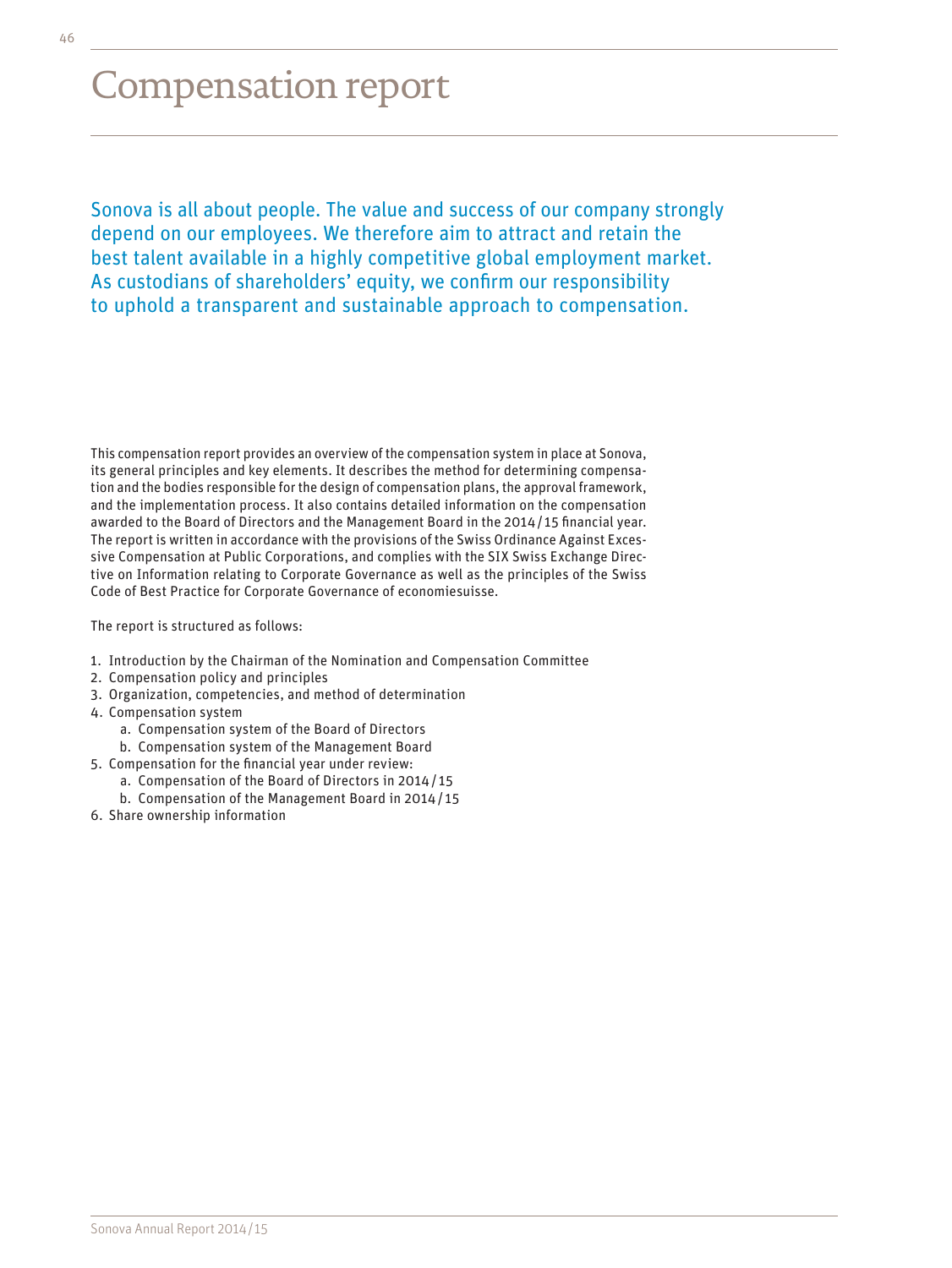# 1. Introduction by the Chairman of the Nomination & Compensation Committee

#### Dear Shareholders

The purpose of our compensation system is to attract, motivate, and retain employees; to inspire best-in-class performance; and to encourage behavior aligned with the company's values. We are keen to ensure that our compensation principles properly reward performance and stay closely aligned with the interests of our shareholders.

Over the past years, we have developed and implemented an attractive, effective, and sustainable compensation system. In the 2013/14 financial year, we focused our efforts on compliance and the alignment of all compensation-related rules and regulations with the Swiss Ordinance Against Excessive Compensation at Public Corporations, which came into force during the 2014/ 15 financial year. Among other actions, we implemented claw-back provisions in the Management Board employment agreements and introduced a performance criterion in the Executive Equity Award Plan (EEAP) for members of the Management Board.

In the 2014/ 15 financial year, we have continued to assess our compensation system in terms of implementing the Swiss Ordinance Against Excessive Compensation at Public Corporations. We concluded that, while no further changes to the compensation system seem necessary at this stage, we would like to enhance our compensation disclosure so that our shareholders can better assess the link between performance and pay. Looking ahead, we will proactively review and refine our compensation system to respond to the evolving business and regulatory environment, and to continue to create value for all our stakeholders – our customers, employees, and shareholders.

At the 2015 Annual General Shareholders' Meeting, we will request your approval of the maximum aggregate compensation amounts to be awarded to the Board of Directors for the period from the 2015 Annual General Shareholders' Meeting until the 2016 Annual General Shareholders' Meeting, and to the Management Board for the 2016/ 17 financial year. You will also have the opportunity to express your opinion on our compensation principles and system by way of a consultative vote on this compensation report.

On behalf of the Board of Directors, I would like to thank you for your continued support. We hope that you find this report informative and are confident that our compensation system rewards for performance in a balanced and sustainable manner, and aligns well with the shareholders' interest.

Yours sincerely

A. Sury

Robert Spoerry Chairman of the Nomination & Compensation Committee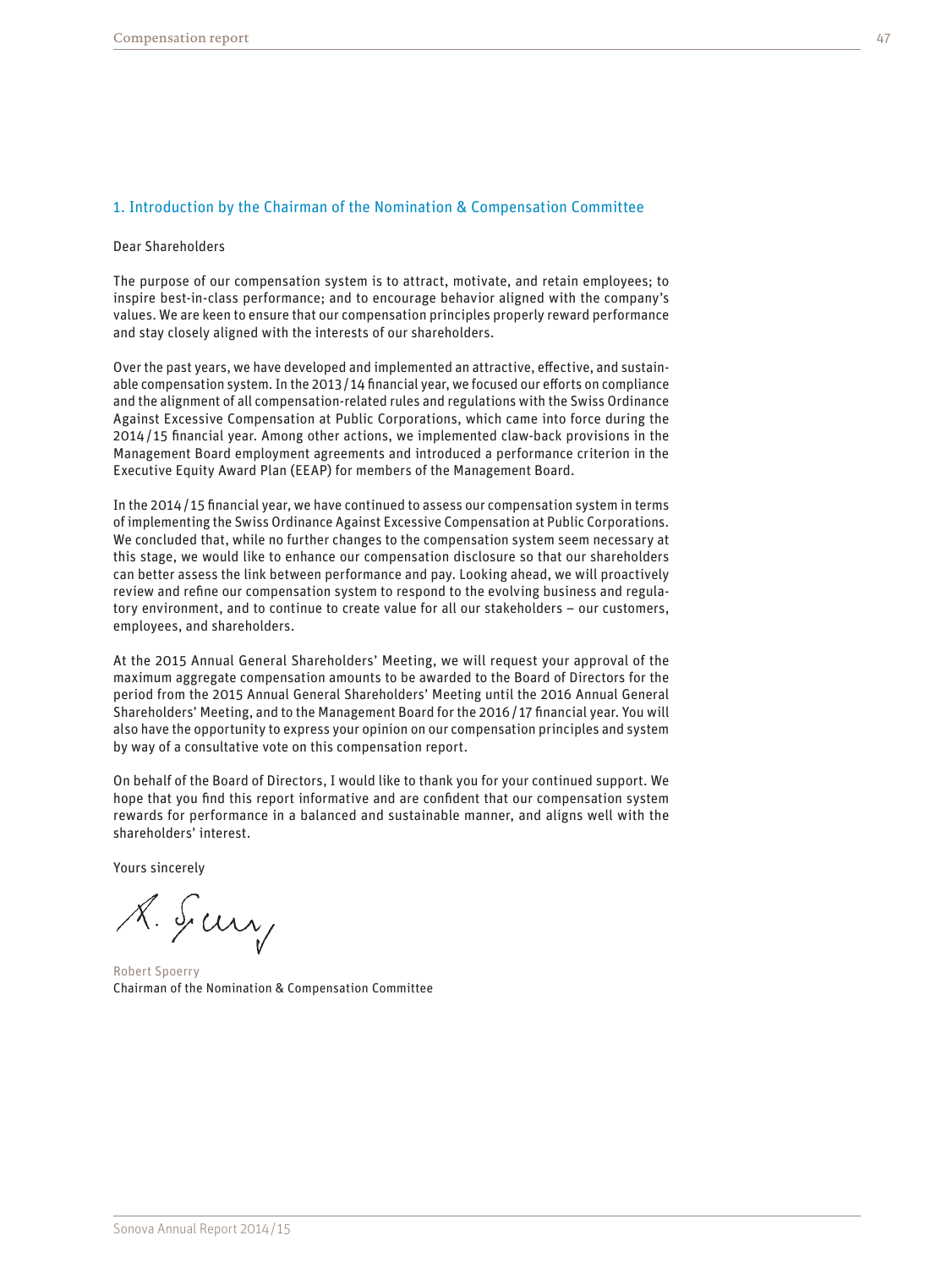# 2. Compensation policy and principles

To assure the company's success and to maintain its position as leading manufacturer and provider of innovative hearing care, it is key to attract, develop and retain the best talents available in the market. Sonova's compensation system is designed to support this fundamental objective and is based on the following principles:

| Market competitiveness                    | To be able to attract, motivate, and retain talented executives and employees, compensation is regularly<br>benchmarked and is in line with competitive market practice.                                                                                                                                                                          |
|-------------------------------------------|---------------------------------------------------------------------------------------------------------------------------------------------------------------------------------------------------------------------------------------------------------------------------------------------------------------------------------------------------|
| Pay for performance                       | Compensation inspires best-in-class performance. A large portion of compensation depends on company's<br>performance and individual contributions. We recognize both short-term success and long-term value creation<br>through a well-balanced combination of incentive plans.                                                                   |
| Alignment with shareholder's<br>interests | A substantial portion of compensation is delivered in the form of company equity: Restricted Share Units (RSUs),<br>options, restricted shares. We have share ownership guidelines to foster the long-term commitment of the<br>Management Board and the Board of Directors, and the alignment of their interests with those of the shareholders. |
| Alignment with company's values           | Compensation encourages behavior that is in line with the company's values and high standard of integrity.                                                                                                                                                                                                                                        |

The members of the Board of Directors receive only fixed compensation, paid partly in cash and partly in the form of restricted shares. The independence of the Board of Directors in its supervisory function is reinforced by not awarding performance-related compensation.

The compensation of the Management Board consists of fixed and variable elements. Base salary and benefits form the fixed component and are determined by current market practice for each function. Variable compensation consists of a variable cash compensation and a long-term incentive plan and is based on performance:

- Variable cash compensation is based on Sonova's value drivers, such as sales, EBITA, free cash flow (FCF), earnings per share (EPS), and average sales price (ASP), and operating expense at Group and/or business unit level. It also reflects the achievement of individual objectives defined in the annual performance review process. This compensation element rewards both the company's success and individual performance over a one-year period.
- The Employee Equity Award Plan (EEAP) is Sonova's long-term incentive plan, which, for members of the Management Board, includes a performance criterion: return on capital employed (ROCE). The EEAP reinforces the alignment between compensation and the company's sustainable long-term performance. It also aligns the interests of the Management Board with those of shareholders, and fosters the long-term retention of executives.

To avoid compensation for inappropriate risk taking or short-term profit maximization at the expense of the long-term health of the company, a cap applies on the variable cash payout and on the number of equity awards that can vest under the EEAP.

Finally, we have mandatory share ownership guidelines in place for members of the Board of Directors and the Management Board. These guidelines require them to hold a minimum number of the company's shares and thus reinforce the alignment between the interests of executives and shareholders.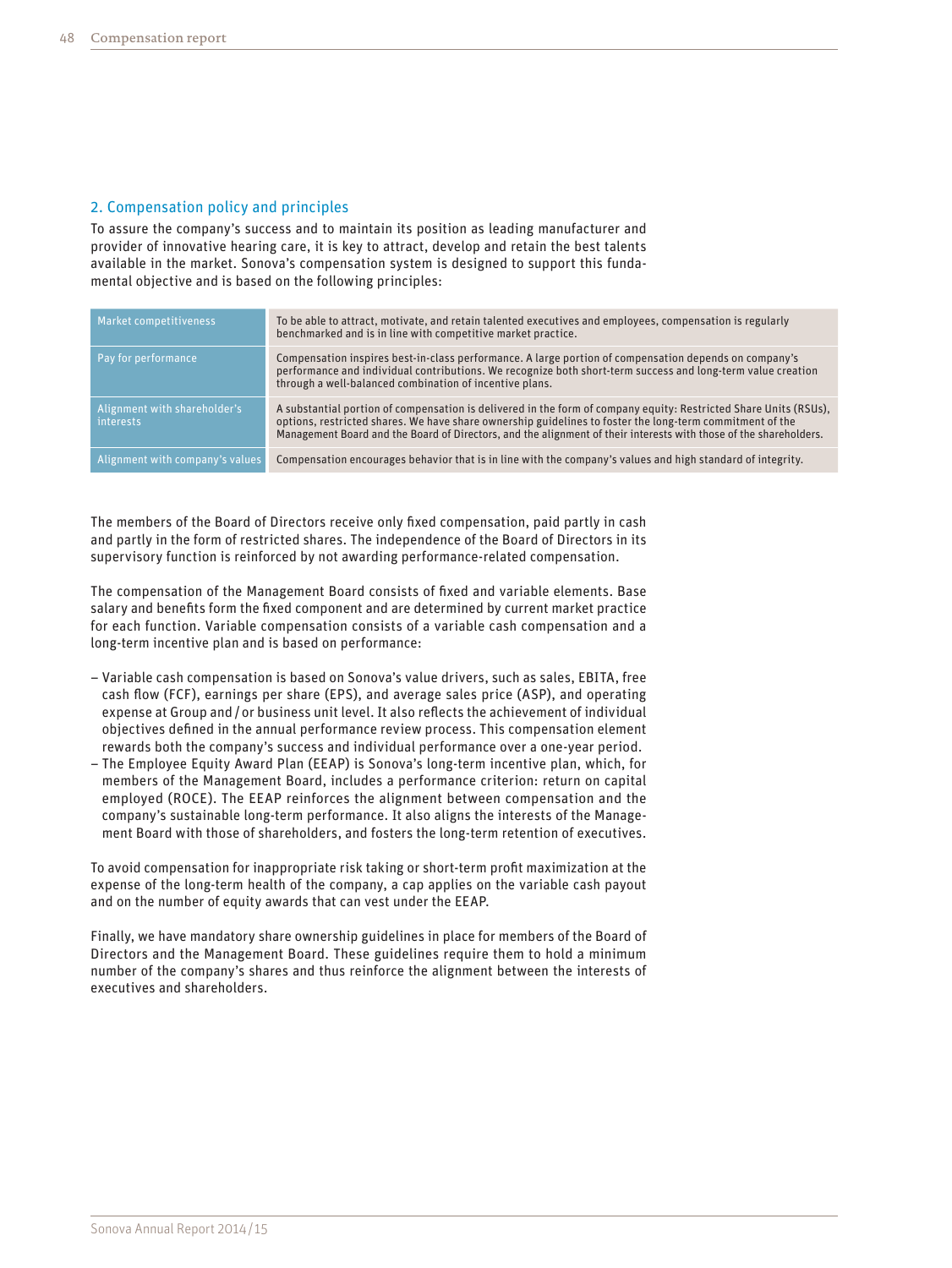# 3. Organization, competencies and method of determination

#### 3.1. Nomination and Compensation Committee

As determined in the Articles of Association, the Organizational Regulations, and the Nomination and Compensation Committee Charter of Sonova Holding AG, the Nomination and Compensation Committee (NCC) supports the Board of Directors in the fulfillment of its duties and responsibilities in the area of compensation and personnel related matters. Its tasks and responsibilities include, among others:

- Periodical review of Sonova's compensation principles
- Periodical initiation of benchmark reviews on compensation of members of the Board of Directors (including Chairman), CEO, and members of the Management Board
- Yearly review of the individual compensation of the CEO and of the other members of the Management Board
- Review, amendment, and approval of the performance appraisal of the members of the Management Board (prepared by the CEO) and of the CEO
- Preparation of the compensation report
- Selection and nomination of candidates for the membership of the Management Board as proposed by the CEO, and pre-selection of suitable candidates to the Board of Directors

# APPROVAL AND AUTHORITY LEVELS ON COMPENSATION MATTERS:

| <b>DECISION ON</b>                                                                                                                                           | <b>CEO</b> | <b>NCC</b> | <b>BOARD OF</b><br><b>DIRECTORS</b> | <b>AGM</b>           |
|--------------------------------------------------------------------------------------------------------------------------------------------------------------|------------|------------|-------------------------------------|----------------------|
| Compensation principles and system for the Board of Directors and<br>Management Board within the framework of the Articles of Association                    |            | proposes   | approves                            |                      |
| Maximum aggregate amount of compensation for the Board of Directors<br>and the Management Board to be submitted to shareholders' vote                        |            | proposes   | reviews and<br>proposes to AGM      | binding vote         |
| Individual compensation, including the cash element and the shares,<br>to be granted to the members of the Board of Directors*                               |            | proposes   | approves                            |                      |
| Individual compensation, including fixed base salary, variable cash<br>compensation and long-term incentive, of the CEO*                                     |            | proposes   | approves                            |                      |
| Employment terms of the CEO*                                                                                                                                 |            | proposes   | approves                            |                      |
| Individual compensation, including fixed base salary, variable cash<br>compensation and long-term incentives, of the Management Board<br>(excluding $CEO$ )* | recommends | proposes   | approves                            |                      |
| Annual total aggregate amount of long-term incentive to be granted<br>to all other eligible employees                                                        |            | proposes   | approves                            |                      |
| Compensation report                                                                                                                                          |            | proposes   | approves                            | consultative<br>vote |

\* within the framework of the Article of Association and/or maximum aggregate amount of compensation approved by the Annual General Shareholders' Meeting.

The NCC consists exclusively of independent and non-executive members of the Board of Directors, who are elected individually and annually by the Annual General Shareholders' Meeting. For the period under review, the NCC consisted of Robert F. Spoerry (Chairman), John J. Zei, and Beat Hess.

The NCC meets at least three times per year. In the reporting year, it held four meetings. As a general rule, the Chairman of the Board of Directors, the CEO, and the Group Vice President Corporate Human Resource Management and Corporate Communications participate to the meetings of the NCC. However, they do not take part in the section of the meetings where their own performance and/or compensation is discussed.

After each meeting, the Chairman of the NCC reports to the Board of Directors on its activities and recommendations. The minutes of the NCC's meetings are available to the full Board of Directors.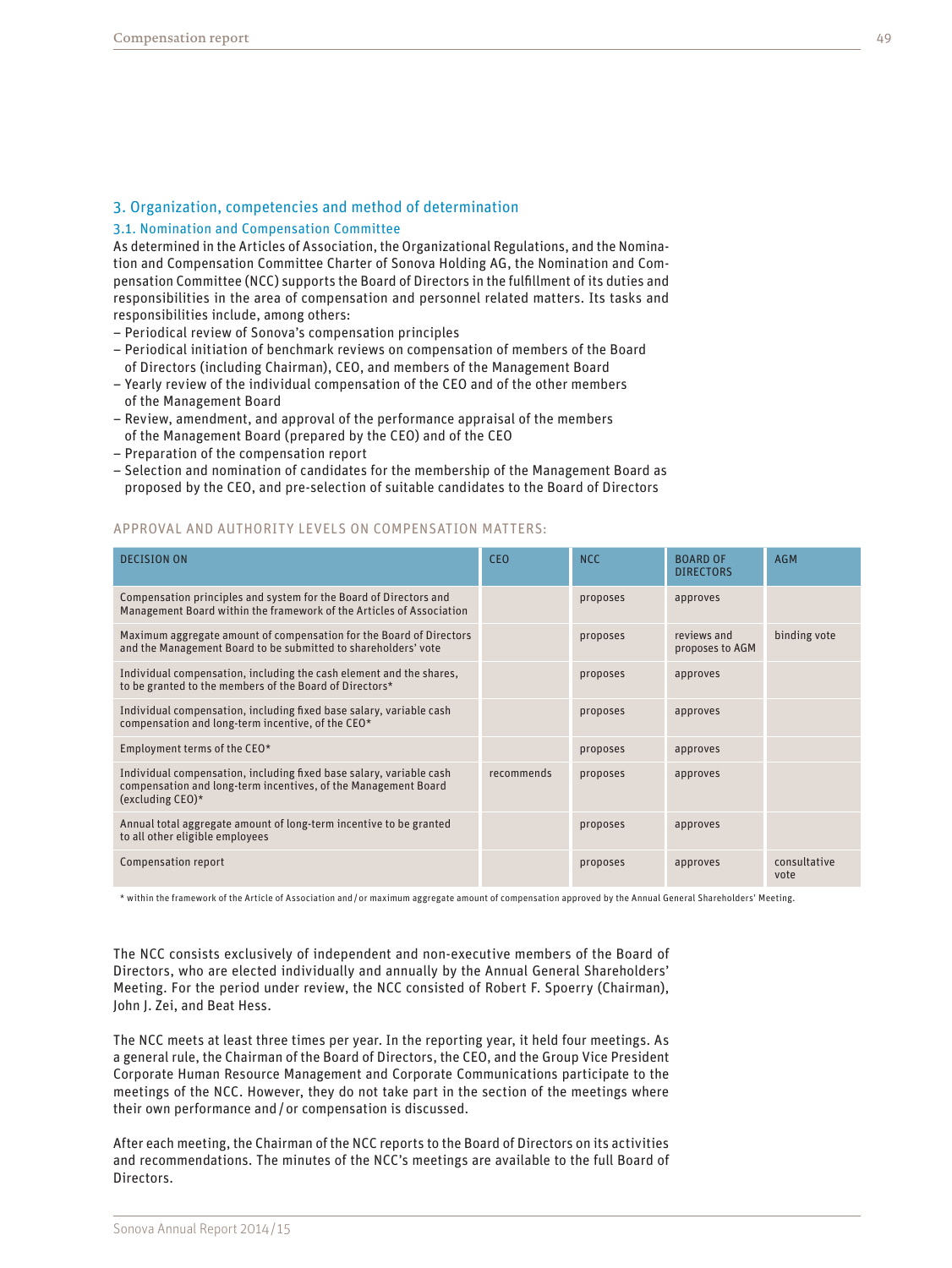#### 3.2. Shareholder involvement

Over the past years Sonova has engaged in an ongoing dialog with shareholders and has made significant efforts to continuously improve its compensation disclosure, both in terms of transparency and the level of detail provided about its principles and system of compensation. The positive outcome of the consultative votes in previous years indicates that shareholders welcome this approach. Sonova intends to continue to submit the compensation report to a consultative shareholders' vote at the Annual General Shareholders' Meeting, so that shareholders have an opportunity to express their opinion about the compensation principles and systems.

In addition, as required by the Swiss Ordinance Against Excessive Compensation at Public Corporations, shareholders will be asked to approve the amounts of compensation of the Board of Directors and of the Management Board in a binding vote at the Annual General Shareholders' Meeting. The provisions of the Articles of Association of Sonova foresee that shareholders will vote prospectively on the maximum aggregate compensation amount for the Board of Directors for the period until the next ordinary Annual General Shareholders' Meeting and for the Management Board for the following financial year.

### Matters to be voted on at the 2015 Annual General Shareholders' Meeting:



The maximum aggregate compensation amount for the Board of Directors comprises fixed compensation elements as follows: a cash retainer (fixed fee), a committee fee (if applicable), a meeting attendance fee, the value of the restricted shares at grant and the social security contributions paid by the employer (see chapter 4.1 for more information).

The maximum aggregate compensation amount for the Management Board (including the CEO) comprises:

- Fixed compensation: base salary, value of benefits, employer's pension contributions, and estimated employer's social security contributions
- Maximum possible payout under the variable cash compensation should the achievement of all performance objectives reach the cap
- Maximum value of the equity awards at grant (options and RSUs), assuming that the achievement of the performance criterion reaches the cap.

Therefore, the maximum aggregate compensation amount submitted to shareholders' vote is potentially much higher than the amount of compensation that will be effectively paid out to the members of the Management Board based on the performance achieved. The amount effectively paid out will be disclosed in the compensation report of the respective financial year, which will be subject to a consultative shareholders' vote.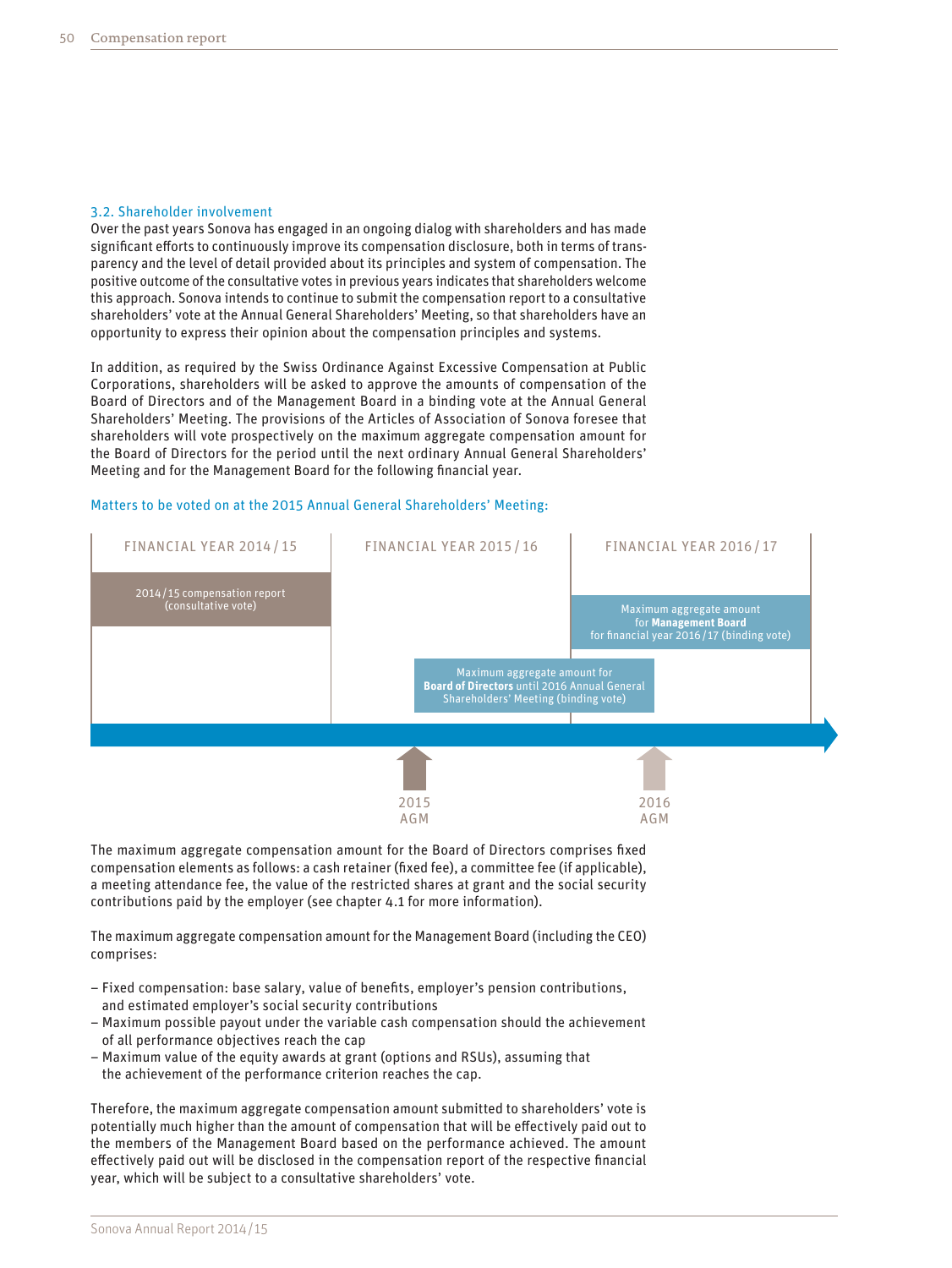We are convinced that the binding prospective vote on aggregate compensation amounts, combined with a consultative retrospective vote on the compensation report, will provide our shareholders with a far-reaching "say-on-pay".

#### Articles of Association

As required by the Swiss Ordinance Against Excessive Compensation at Public Corporations, the Articles of Association of Sonova have been revised in 2014 and approved by the shareholders at the last Annual General Shareholder' Meeting. The Articles of Association include the following provisions on compensation:

- Powers and duties (Art. 24)
- Approval of the compensation by the Annual General Shareholders' Meeting (Art. 26)
- Additional reserve amount for changes in the Management Board (Art. 27)
- General compensation principles (Art. 28)
- Maximum consideration for non-competition agreement (Art. 29 para.3)
- Prohibition on loans (Art. 31)

The Articles of Association are available in their entirety online: [www.sonova.com/en/investors/articles-association](http://www.sonova.com/en/investors/articles-association)

#### 3.3 Process of determination of compensation

#### Benchmarks and external consultants

We periodically review the compensation of members of the Management Board, comparing data from executive surveys and published benchmarks from companies of similar size in terms of market capitalization, revenue, number of employees, geographic reach, etc., and/or which are operating in related industries. The level and mix of the different compensation elements are determined on the basis of those benchmarks.

The last detailed review was conducted in 2013 in cooperation with an independent firm specializing in compensation surveys and analysis. For this purpose, two relevant peer groups were identified: ten companies in the international Medical Technology sector<sup>1</sup> and nine Swiss companies in the General Industry sector of comparable size<sup>2</sup>. The conclusion of this review was that the members of the Management Board are compensated consistently with both peer groups.

A similar benchmark process is regularly conducted to review and determine the compensation of the Board of Directors, among others comparing Sonova with companies of a similar size and structure in the international medical technology sector, and with Swiss companies in the general industry sector.

#### Performance Management

The actual compensation effectively paid out to the members of the Management Board in a given year depends on the Group and/or respective business unit, as well as on individual performance, which is assessed through the formal annual performance review process. The process is based on guiding principles that are designed to align corporate strategic goals and financial objectives, business unit objectives, and individual objectives to identify performance-driven incentives and promote personal development.

<sup>1</sup> Cochlear Ltd, Fresenius Medical Care AG & Co. KGaA, Medtronic Inc., Nobel Biocare, St. Jude Medical, Straumann Holding AG, Stryker, William Demant Holding A/S, Zimmer Holdings Inc., Smith & Nephew plc.

<sup>2</sup> Geberit AG, Georg Fischer AG, Givaudan SA, Logitech International SA, Lonza Group AG, Mettler-Toledo International Inc., Nobel Biocare Holding AG, Straumann Holding AG, Sulzer AG.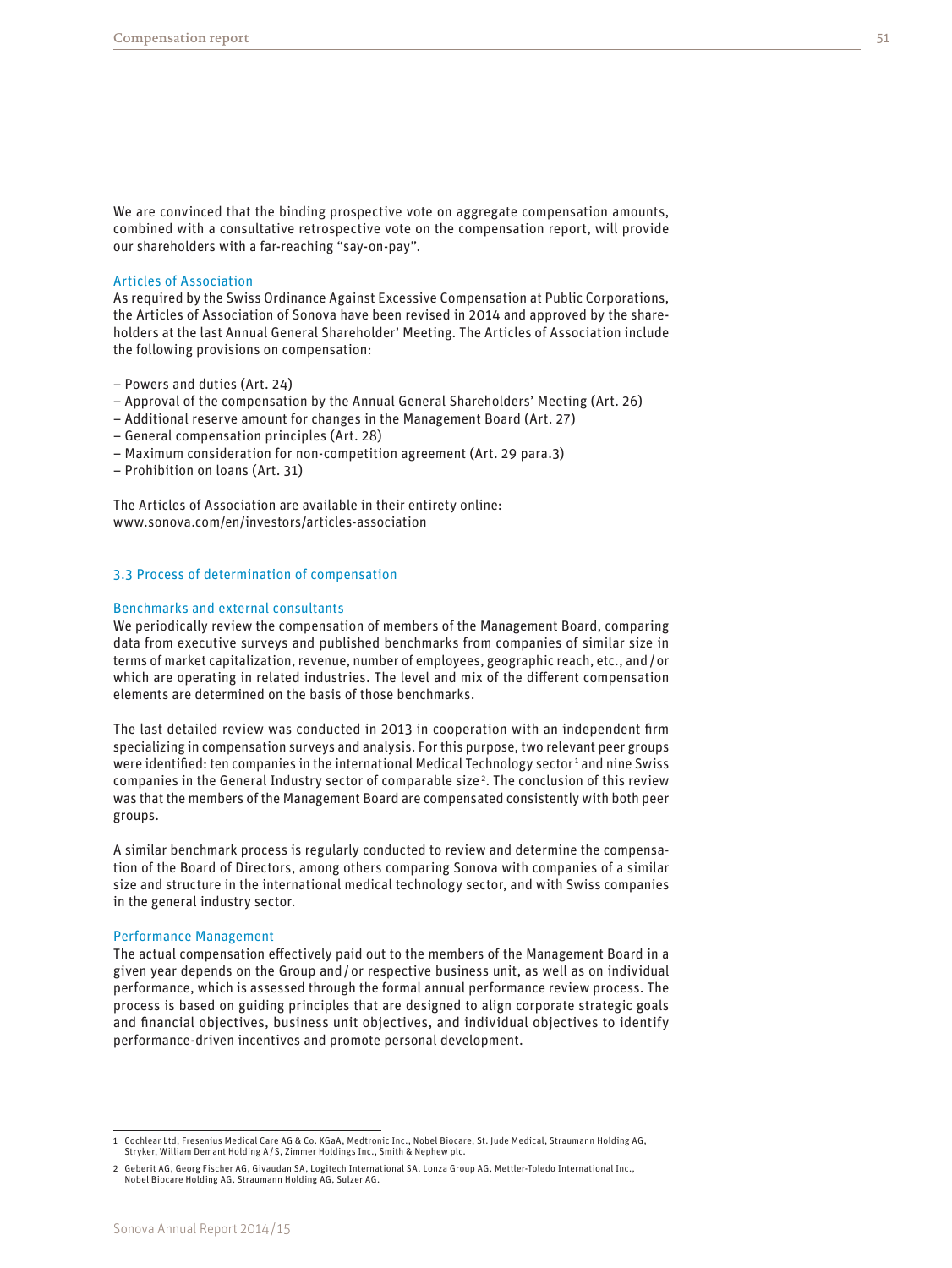

# 4. Compensation system

### 4.1. Board of Directors compensation system

The compensation of members of the Board of Directors is defined in a regulation adopted by the Board of Directors; it consists of a cash retainer (fixed fee), a committee fee (if applicable), and a meeting attendance fee, as well as a lump sum for expenses, based on the number of meetings attended. In addition, members of the Board of Directors receive shares with a restriction period of 5.3 years (Chairman) or 4.3 years (all other members of the Board of Directors). There is no performance-related variable cash compensation for the Board of Directors. The members of the Board of Directors are not eligible to participate in the occupational retirement benefit plans.

| ANNUAL FEES IN CASH IN CHF         | <b>CHAIRMAN</b>              | <b>BOARD MEMBERS</b><br><b>EXCL. CHAIRMAN</b> |
|------------------------------------|------------------------------|-----------------------------------------------|
| Cash retainer                      | 500,000                      | 100,000                                       |
| Vice-Chairman                      | n.a.                         | 15,000                                        |
| <b>Chairman of Audit Committee</b> | n.a.                         | 25,000                                        |
| <b>Chairman of NCC</b>             | Compensated by cash retainer | 15,000                                        |
| Member of NCC/Audit Committee      | n.a.                         | 7,500                                         |
| Meeting attendance fee $^{1}$      | Compensated by cash retainer | 500                                           |
| Expense allowance <sup>1)</sup>    | 500                          | 500                                           |

| <b>RESTRICTED SHARES IN CHF</b>   | CHAIRMAN | <b>BOARD MEMBERS</b><br><b>EXCL. CHAIRMAN</b> |
|-----------------------------------|----------|-----------------------------------------------|
| Fair value at grant <sup>2)</sup> | 400,000  | 200,000                                       |

<sup>1)</sup> Multiplied by the number of meetings attended.

2) The tax value at grant differs from the fair value at grant by a reduction of 6% per year of restriction.

#### Sonova Share Ownership Guidelines

To further align the interests of the Board of Directors with those of our shareholders, the Sonova share ownership guidelines require the members to hold a specified number of Sonova shares in order to be eligible to receive restricted shares. Members of the Board of Directors must hold at least 2,000 Sonova shares. These holdings must be achieved within three years; the NCC monitors progress toward the requirements on an annual basis.

### 4.2. Management Board compensation system

The compensation of the Management Board (including the CEO) is defined in several regulations adopted by the Board of Directors and comprises:

– Fixed base salary

- Variable cash compensation (VCC)
- Long-term incentive (EEAP)

– Additional employee benefits, such as pension benefits and lump sum expenses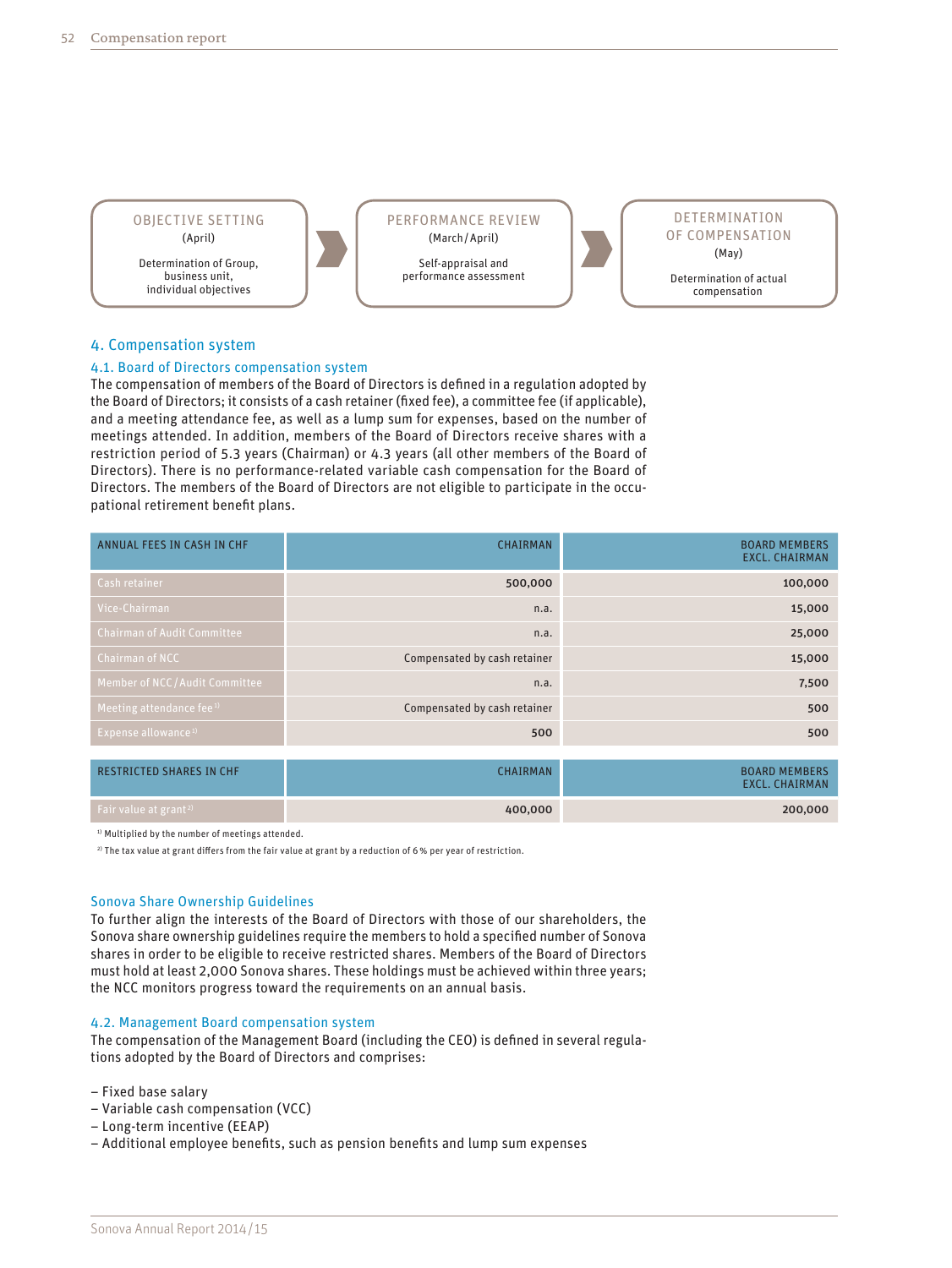The fixed base salary and benefits form the fixed component and are based on current market practice. The variable component consists of a short-term element, the VCC, and a performancebased long-term incentive in form of options and RSUs under the EEAP:

|                                                                      | Fixed compensation & benefits                                                                                    |                                                                                                                                                       | Variable compensation                                                                                                                                                                                                 |                                                                                                    |
|----------------------------------------------------------------------|------------------------------------------------------------------------------------------------------------------|-------------------------------------------------------------------------------------------------------------------------------------------------------|-----------------------------------------------------------------------------------------------------------------------------------------------------------------------------------------------------------------------|----------------------------------------------------------------------------------------------------|
|                                                                      | <b>Fixed base salary</b>                                                                                         | <b>Benefits</b>                                                                                                                                       | Variable cash<br>compensation                                                                                                                                                                                         | Long-term incentive<br>(EEAP)                                                                      |
| Purpose                                                              | Ensures predictable salary,<br>depends upon the market<br>value of the role and the<br>profile of the incumbents | <b>Establishes level of</b><br>security in line with local<br>market practice<br>Mandatory and voluntary<br>benefits plans offered by<br>the employer | Rewards performance<br>against key indicators at<br>Group and business unit<br>level as well as the<br>achievement of individual<br>objectives                                                                        | Rewards long-term value<br>creation and reinforces<br>alignment to shareholder<br><i>interests</i> |
| Performance/<br><b>Vesting Period</b>                                | n.a.                                                                                                             | n.a.                                                                                                                                                  | 1 financial year                                                                                                                                                                                                      | $1.3 - 4.3$ years                                                                                  |
| Performance measures                                                 | n.a.                                                                                                             | n.a.                                                                                                                                                  | $A - Group$<br>Sales, EBITA,<br>free cash flow (FCF),<br>earning per share (EPS)<br><b>B</b> - Business Unit<br>Sales, EBITA, operating<br>expenses (OPEX),<br>average sales price (ASP)<br>C - Individual objectives | Return on capital<br>employed (ROCE)                                                               |
| Delivery                                                             | Cash, regularly                                                                                                  | Country specific                                                                                                                                      | Cash                                                                                                                                                                                                                  | Equity (Options/RSUs)                                                                              |
| <b>CEO</b><br>variable compensation<br>as % of fixed base salary     | n.a.                                                                                                             | n.a.                                                                                                                                                  | <b>Target of fixed base</b><br>salary: 62.5%<br><b>Range of fixed base</b><br>salary: 0-125%                                                                                                                          | <b>Target of fixed base</b><br>salary: 106.2%<br>Range of fixed base<br>salary: 0-106.2%           |
| MB (excl. CEO)<br>variable compensation<br>as % of fixed base salary | n.a.                                                                                                             | n.a.                                                                                                                                                  | <b>Target of fixed base</b><br>salary: 50%<br>Range of fixed base<br>salary: 0-100%                                                                                                                                   | <b>Target of fixed base</b><br>salary: 96%<br>Range of fixed base<br>salary: 0-96%                 |

#### Fixed Base salary

The fixed base salary ensures a regular and predictable salary paid out in cash in regular installments. The salary level is based on the scope and complexity of the position, market norms and benchmarks, and the individual's profile in terms of experience and skills. Salary progression depends primarily on the executives' individual performance as well as market developments and the economic environment.

#### Variable cash compensation (VCC)

The VCC is an integral component of the cash compensation for members of the Management Board, defined as a percentage of the annual fixed base salary. At targets, it amounts to 62.5% of base salary for the CEO and, usually, 50% for other members of the Management Board.

The Board of Directors determines annually the target performance level for each financial objective for the following financial year, based on the recommendation of the NCC. The targets are generally set in such a way that substantial improvements from the previous financial year's achievement are required, in line with the company's mid and long-term financial plans, its ambitions to strengthen its market leadership position, and its drive for continuous innovation. Setting demanding targets helps Sonova deliver best-in-class performance and stay ahead of the market. Lower and upper performance thresholds are also set, below which the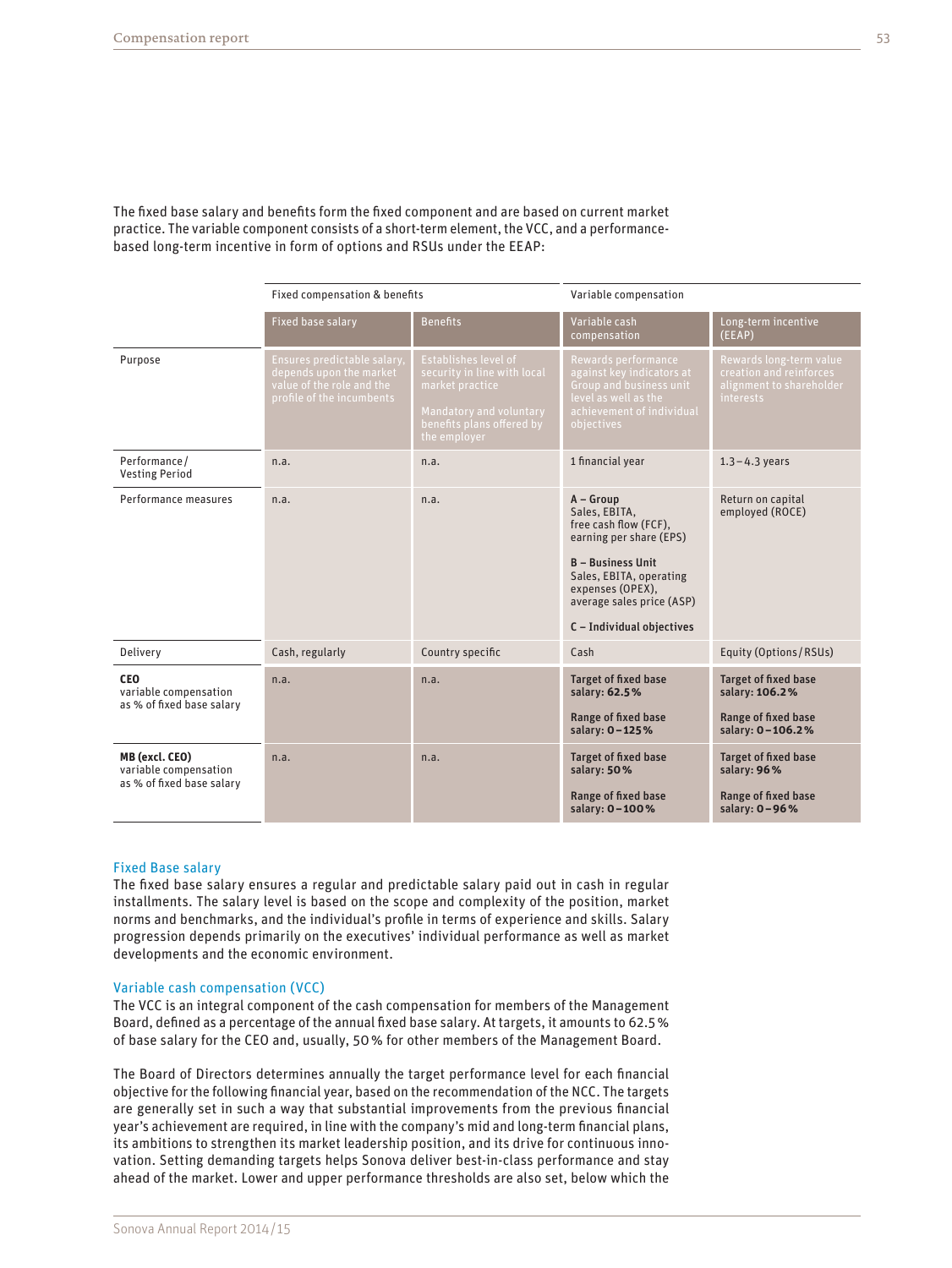payout percentage is zero, and above which it is capped at 200%. Payout levels between the threshold, the target, and the maximum are calculated by linear interpolation.

The VCC for the Management Board is based on three categories of performance objective: Group, business unit, and individual. The performance objectives that must be met to achieve the target VCC are mutually agreed at the beginning of the financial year.

Group performance objectives are based on the budget; the specific metrics are sales, EBITA, free cash flow (FCF), and earnings per share (EPS). Business unit performance objectives include sales, EBITA, average sales price (ASP), and operating expenses of the respective business unit. These financial objectives have been chosen because they are key value drivers for the long-term success of the company; they link reward both to expanding the business and gaining market share (top-line contribution) and to increasing profitability through operating leverage (bottom-line contribution).

Group and business unit performance objectives together are weighted at between 60% and 80% of the overall VCC objectives. The individual performance component is based on the achievement of individual objectives predefined at the beginning of the financial year between the CEO and individual members of the Management Board, and, for the CEO, between the Board of Directors and the CEO. The three to five individual performance objectives for each member of the Management Board are weighted at between 20% and 40% of the total VCC objectives.

|                                    | Weight     | Performance objectives                                             | Minimum<br>payout<br>(threshold) | Target<br>payout<br>(target) | Maximum<br>payout<br>(cap) |
|------------------------------------|------------|--------------------------------------------------------------------|----------------------------------|------------------------------|----------------------------|
| Group<br>objectives                | $60 - 80%$ | Sales, EBITA, free cash flow (FCF), earnings per share (EPS)       | 0%                               | 100%                         | 200%                       |
| <b>Business unit</b><br>objectives |            | Sales, EBITA, operating expenses (OPEX), average sales price (ASP) | 0%                               | 100%                         | 200%                       |
| Individual<br>objectives           | $20 - 40%$ | Individually determined                                            | 0%                               | 100%                         | 200%                       |

#### Long-Term Incentive (Executive Equity Award Plan – EEAP)

The purpose of the EEAP is to ensure long-term value creation for the company, alignment of the interests of executives to those of shareholders and long-term retention of executives.

The EEAP is offered annually to members of the Management Board (including the CEO). Generally the grant date is on February 1 each year. The grants are made in the form of options and RSUs that vest in four equal annual installments over a period of four years, with the first tranche vesting on June 1of the year following the grant year. The exercise price of the options is the closing price for the Sonova share on the Swiss stock exchange (SIX Swiss Exchange) at the grant date. As of 2012, the term of the options granted was extended from five to seven years to promote extended option holding periods. The fair value of the options is calculated at the grant date by using the "Enhanced American Pricing Model". Additional information is available in Note 31 to the consolidated financial statements. Re-pricing of any out-of-themoney options granted under the EEAP is not permitted.

Under the EEAP, the CEO receives an equity compensation mix of 62.5% in options and 37.5% in RSUs and the other members of the Management Board members are awarded 50% in options and 50% in RSUs.

From 2014, the grant made under the EEAP to members of the Management Board includes a performance criterion: the vesting of options and RSUs in a given year is subject to achieve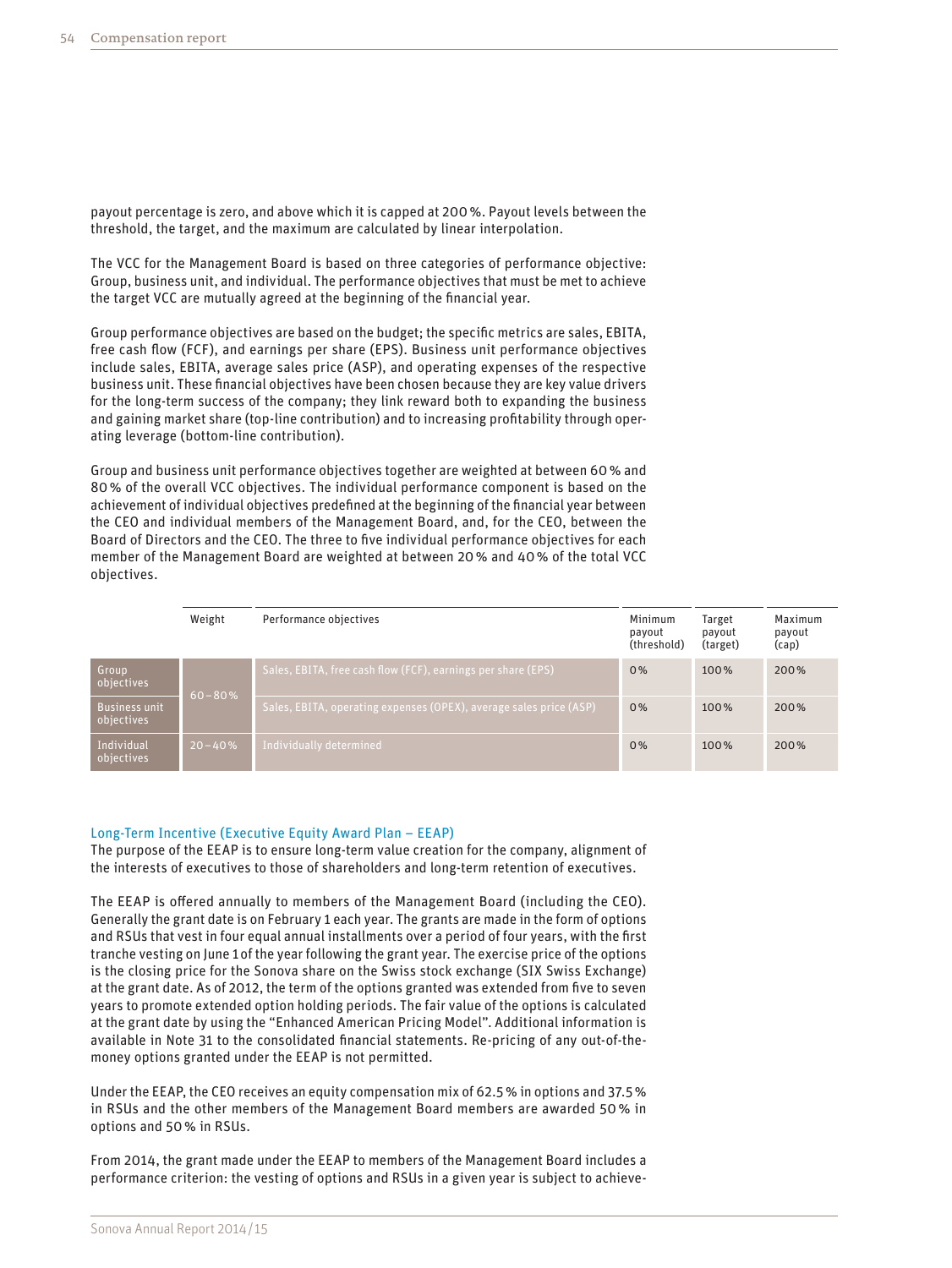ment of a pre-defined minimum return on capital employed (ROCE) target. ROCE measures the efficiency with which the company's capital is employed. The Board of Directors determines a target level of performance for which the options and RSUs will vest in full and a minimum performance threshold below which there is no vesting at all. Both the threshold and the target are ambitious, representing a multiple of the weighted average cost of capital. Payout levels on ROCE performance between the threshold and the target are determined by linear interpolation. There is no provision for over-achievement in the EEAP; the proportion of options and units that can vest ranges from 0 to 100%.

| <b>EEAP 2015</b>                                     |                                                                                                              |                                                                                                              |
|------------------------------------------------------|--------------------------------------------------------------------------------------------------------------|--------------------------------------------------------------------------------------------------------------|
| Equity                                               | <b>Options</b>                                                                                               | <b>RSUs</b>                                                                                                  |
| <b>Grant Date</b>                                    | February 1, 2015                                                                                             | February 1, 2015                                                                                             |
| <b>Exercise/Strike Price</b>                         | CHF 121.10<br>(Sonova share closing price at SIX on<br>February 1, 2015)                                     | n.a.                                                                                                         |
| <b>Vesting Date</b>                                  | 25% vest on June 1, 2016<br>25% vest on June 1, 2017<br>25% vest on June 1, 2018<br>25% vest on June 1, 2019 | 25% vest on June 1, 2016<br>25% vest on June 1, 2017<br>25% vest on June 1, 2018<br>25% vest on June 1, 2019 |
| <b>Restriction Period</b><br>on the resulting shares | n.a.                                                                                                         | n.a.                                                                                                         |
| Performance criterion                                | Number of units which vest may be reduced<br>based on the achievement of the ROCE target                     | Number of units which vest may be reduced<br>based on the achievement of the ROCE target                     |
| <b>Exercise Period</b>                               | From the vesting date until the expiry date<br>of the options                                                | n.a.                                                                                                         |
| Maturity                                             | Total 7 years                                                                                                | Not limited                                                                                                  |
| <b>Expiry Date</b>                                   | January 31, 2022                                                                                             | n.a.                                                                                                         |

The fair value of the 2015 EEAP grant to the CEO was 106.2% of his fixed base salary and the fair value of the 2015 EEAP grant to the other members of the Management Board averaged 96.0% of their fixed base salary.

In the event of termination of employment, vested options can be exercised within a 60-day period. Non-vested options and RSUs are forfeited on termination, with the following exceptions:

- In case of death or disability, the non-vested options and RSUs vest immediately. The vested options are exercisable for a period of 12 months.
- In case of retirement, the non-vested options and RSUs with a vesting date during the calendar year of the participant's retirement vest according the regular vesting schedule. The vested options are exercisable for a period of 12 months. Non-vested options and RSUs with a vesting date after the calendar year of the participant's retirement are forfeited.
- In the event of termination of employment by the employer following a change of control, the options and RSUs vest immediately on a pro rata basis at target level, considering the number of days that have expired during the relevant vesting period. Vested options are exercisable for a period of 60 days. This rule only applies in the situation of "doubletrigger" where the employment agreement of the participant is terminated as a result of the change of control.

#### Sonova Share Ownership Guidelines

To further align the interests of the Management Board with those of our shareholders, the Sonova share ownership guidelines require the members to hold a specified number of Sonova shares in order to be eligible to participate in the EEAP. The CEO must hold 8,000; the Group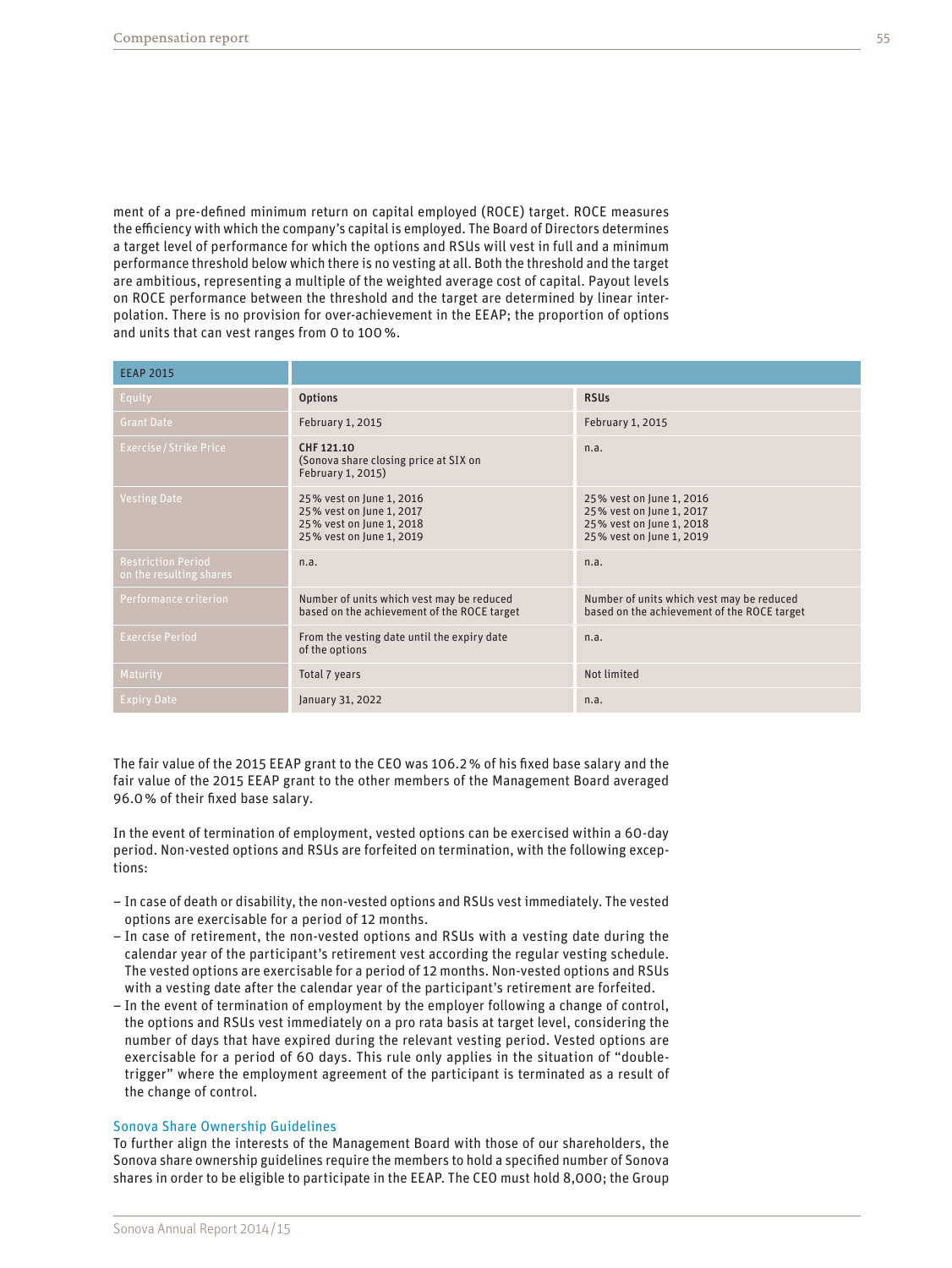Vice Presidents (GVPs) 3,000; and the Vice Presidents (VPs) of the Management Board 1,500 Sonova shares each. These holdings must be achieved within three years; the NCC monitors progress toward those requirements on an annual basis.

### **Benefits**

Sonova maintains defined-contribution plans under the Swiss occupational pension regulations. Pension benefits are provided through the regular pension fund. Members of the Management Board who are under Swiss employment are eligible for the same statutory benefits as all employees in Switzerland. Members of the Management Board who are under a foreign employment receive benefits in line with local practice.

Sonova also makes mandatory social security contributions (AHV/ALV) on behalf of the Management Board members who are under Swiss employment.

The CEO and GVPs are entitled to a company car (or allowance) and lump sum expenses in line with the expense regulations applicable to all members of management in Switzerland and approved by the tax authorities.

#### Employment terms and conditions

As part of its commitment to good corporate governance, Sonova has introduced a claw-back provision in the employment agreements of the Management Board members, which operates in addition to the claw-back provisions of the Swiss Ordinance against Excessive Compensation at Public Corporations. It provides for repayment of VCC, in part or in full, in the event of an accounting restatement. The claw-back applies to all VCC payments for a period of three years following the financial year related to which the VCC payment has been made.

All members of the Management Board have permanent employment agreements. The notice period for the CEO is 12 months and that for all other members of the Management Board is 6 months.

Sonova does not grant severance payments to members of the Management Board or Board of Directors, nor does Sonova make advance payments to them. No loans are granted to members of the Management Board or Board of Directors.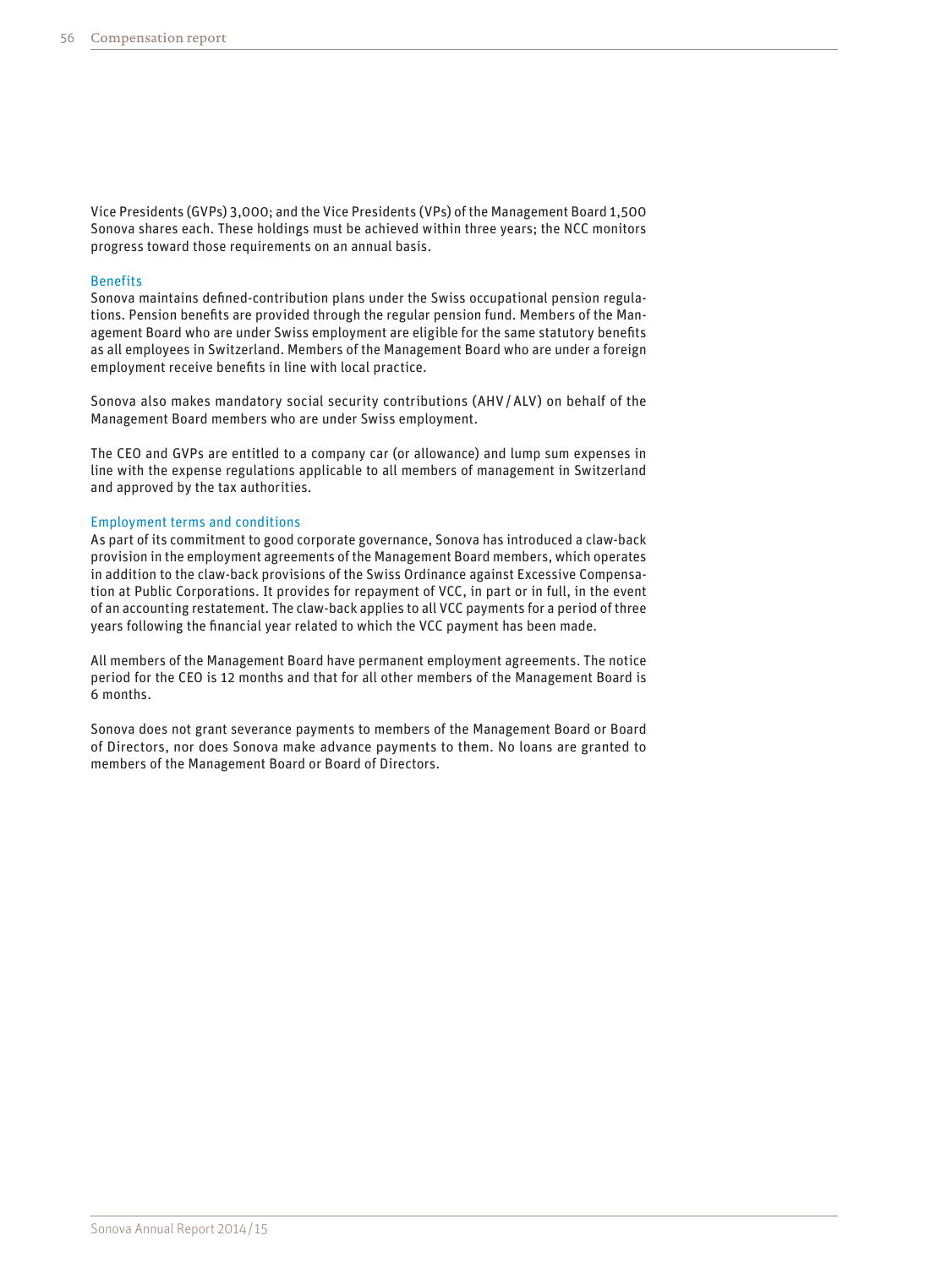# 5. Compensation for the 2014/ 15 financial year

#### 5.1. Board of Directors compensation in 2014/ 15

This section is audited by the external auditor according to article 17 of the Swiss Ordinance against Excessive Compensation at Public Corporations.

The following table shows the compensation for the individual members of the Board of Directors for the 2014/ 15 financial year and for 2013/ 14.

The total compensation in the year under review was CHF3.0million and CHF3.1million in the previous year. The decrease is caused by less employer's social insurance contributions on equity transactions than in the previous year.

No fees were paid for additional services beyond the stated compensation, nor were any loans awarded or guarantees given to current or former members of the Board of Directors or persons closely linked to them, in this reporting period.

in CHF 2014/15

|                                         | Fixed fee | Attendance fee /<br>expenses <sup>1</sup> | Employer's<br>social insurance<br>contribution <sup>2</sup> | Total cash<br>compensation | Value of<br>restricted<br>shares <sup>3)</sup> | Total<br>compensation |
|-----------------------------------------|-----------|-------------------------------------------|-------------------------------------------------------------|----------------------------|------------------------------------------------|-----------------------|
| Robert F. Spoerry, Chairman             | 500,000   | 2,000                                     | 58,675                                                      | 560,675                    | 286,914                                        | 847,589               |
| Beat Hess, Vice-Chairman                | 122,500   | 8,000                                     | 17.044                                                      | 147,544                    | 152,175                                        | 299,719               |
| Stacy Enxing Seng, Member <sup>4)</sup> | 78.904    | 5.000                                     | 14,803                                                      | 98.707                     | 152,175                                        | 250,882               |
| Michael Jacobi, Member                  | 125,000   | 8,000                                     | 28,926                                                      | 161,926                    | 152,175                                        | 314,101               |
| Andy Rihs, Member                       | 100,000   | 6,000                                     | 7,734                                                       | 113,734                    |                                                | 113,734               |
| Anssi Vanjoki, Member                   | 107,500   | 6,500                                     | 47,957                                                      | 161,957                    | 152,175                                        | 314,132               |
| Ronald van der Vis, Member              | 107,500   | 8.000                                     | 20,154                                                      | 135,654                    | 152,175                                        | 287,829               |
| Jinlong Wang, Member                    | 100,000   | 5,500                                     | 17.145                                                      | 122,645                    | 152,175                                        | 274,820               |
| John J. Zei, Member                     | 107,500   | 8,000                                     | 27,503                                                      | 143,003                    | 152,175                                        | 295,178               |
| Total                                   | 1,348,904 | 57,000                                    | 239,941                                                     | 1,645,845                  | 1,352,139                                      | 2,997,984             |

The compensation shown in the table above is gross and based on the accrual principle.

1) Attendance fees and expenses are based on the number of attended meetings of each member of the Board of Directors (no attendance fees for the Chairman).

<sup>2)</sup> Including social security contributions on the tax value of RSUs vested, options/WARs/SARs exercised and restricted shares granted during the financial year.

3) Tax value per restricted share at grant date: for the Chairman of the Board of Directors CHF 89.21, for the other members of the Board of Directors CHF 94.58.

4) New member of the Board of Directors since June 2014.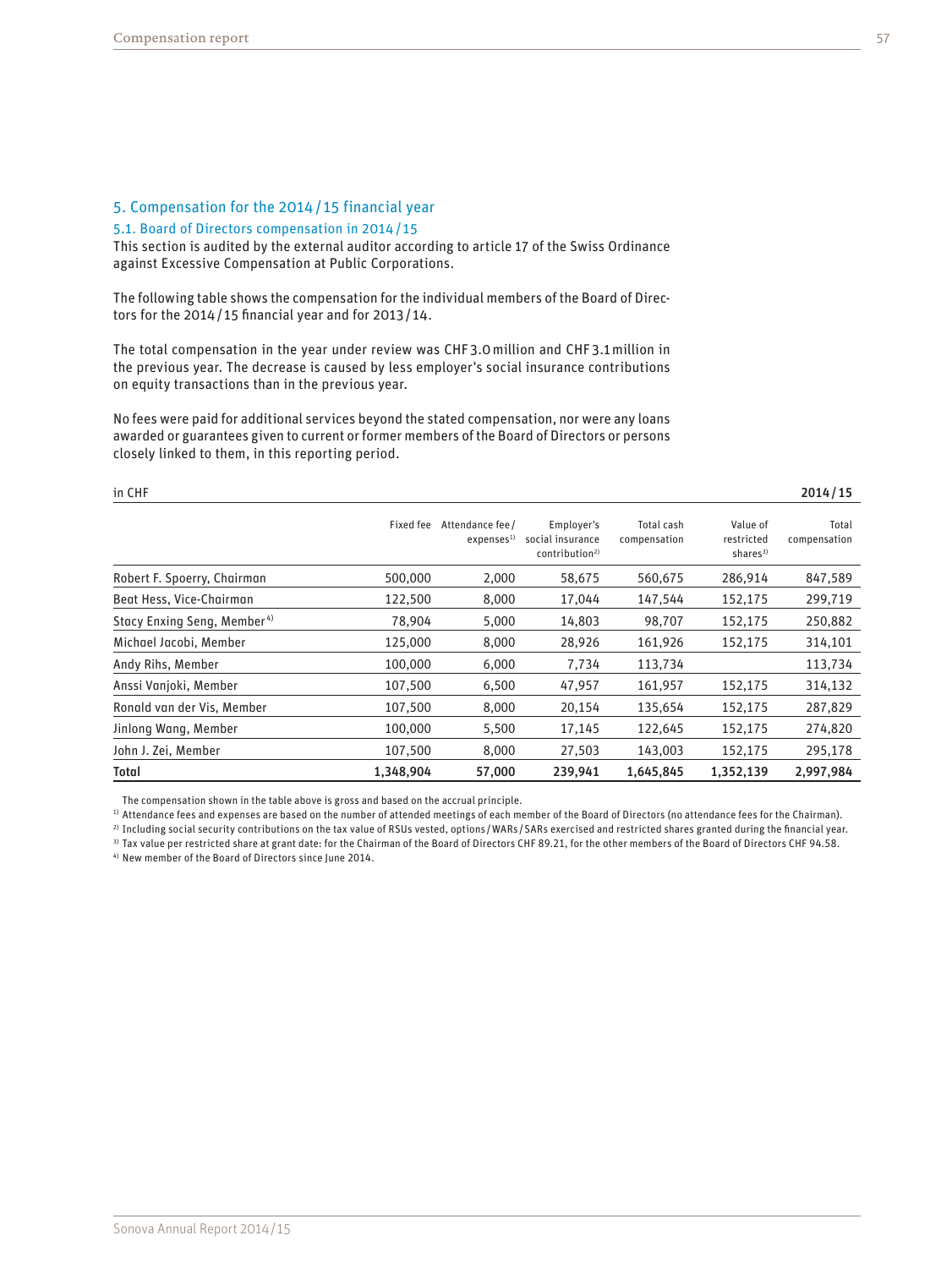| in CHF | 2013/14 |
|--------|---------|
|--------|---------|

|                                      | Fixed fee | Attendance fee /<br>expenses <sup>1)</sup> | Employer's<br>social insurance<br>contribution <sup>2)</sup> | Total cash<br>compensation | Value of<br>restricted<br>shares <sup>3)</sup> | Total<br>compensation |
|--------------------------------------|-----------|--------------------------------------------|--------------------------------------------------------------|----------------------------|------------------------------------------------|-----------------------|
| Robert F. Spoerry, Chairman          | 500,000   | 2,500                                      | 126,725                                                      | 629,225                    | 291,192                                        | 920,417               |
| Beat Hess, Vice-Chairman             | 122,500   | 9,500                                      | 19,199                                                       | 151,199                    | 154,332                                        | 305,531               |
| Michael Jacobi, Member               | 125,000   | 9,000                                      | 98,977                                                       | 232,977                    | 154,332                                        | 387,309               |
| Andy Rihs, Member                    | 100,000   | 7,000                                      | 93,713                                                       | 200,713                    | 154,332                                        | 355,045               |
| Anssi Vanjoki, Member                | 107,500   | 9,000                                      | 19,934                                                       | 136,434                    | 154,332                                        | 290,766               |
| Ronald van der Vis, Member           | 107,500   | 7,000                                      | 19,840                                                       | 134,340                    | 154,332                                        | 288,672               |
| Jinlong Wang, Member <sup>4)</sup>   | 78,630    | 3,500                                      | 15,092                                                       | 97,222                     | 154,332                                        | 251,554               |
| John J. Zei, Member                  | 107,500   | 9,500                                      | 17,525                                                       | 134,525                    | 154,332                                        | 288,857               |
| Total (active members)               | 1,248,630 | 57,000                                     | 411,005                                                      | 1,716,635                  | 1,371,516                                      | 3,088,151             |
| Heliane Canepa, Member <sup>5)</sup> | 23,267    | 4,000                                      | 8,341                                                        | 35,608                     |                                                | 35,608                |
| Total (including former members)     | 1,271,897 | 61,000                                     | 419,346                                                      | 1,752,243                  | 1,371,516                                      | 3,123,759             |

The compensation shown in the table above is gross and based on the accrual principle.

<sup>1)</sup> Attendance fees and expenses are based on the number of attended meetings of each member of the Board of Directors (no attendance fees for the Chairman).

2) Including social security contributions on the tax value of RSUs vested, options/WARs/SARs exercised and restricted shares granted during the financial year.

3) Tax value per restricted share at grant date: for the Chairman of the Board of Directors CHF 90.71, for the other members of the Board of Directors CHF 96.16.

4) New member of the Board of Directors since June 2013.

5) Heliane Canepa resigned from the Board of Directors at the annual shareholders meeting from June 18, 2013.

#### 5.2 Management Board compensation in 2014/ 15

This section is audited by the external auditor according to article 17 of the Swiss Ordinance against Excessive Compensation at Public Corporations.

The highest total remuneration for a Management Board member in the year under review was paid to the CEO, Lukas Braunschweiler. His fixed base salary was CHF800,000 and the target variable cash compensation was CHF500,000 (62.5% of the fixed base salary). The effective variable cash compensation payout for performance in the year under review amounted to CHF491,679 (61.5% of the fixed base salary), whereas the maximum potential variable cash payout would have been CHF1,000,000 (125% of the fixed base salary). In addition, an equity grant (EEAP) with a 2015 fair value of CHF849,992, fringe benefits of CHF24,891, employer's pension contributions of CHF 126,899 and employer's social insurance contribution of CHF110,904 are included in Lukas Braunschweiler's total compensation of CHF 2,404,365 (CHF2,574,997 in 2013/ 14 financial year). The decrease compared to the previous year is caused by a lower variable cash compensation due to performance achievement. The fixed based salary and EEAP grant value remained unchanged from the previous year.

The following table shows the compensation of the CEO (highest compensation) and of the other members of the Management Board for the 2014/ 15 financial year (thirteen members) and for 2013/ 14 (twelve members). The average variable cash payout of Management Board members for the performance year under review was 52.5% of their fixed base salary, whereas the maximum potential variable cash payout would have been an average of 103.1% of the fixed salary. This is reflective of the satisfying performance in the reporting year. The total compensation of CHF 15.2 million for the 2014/ 15 financial year is within the range of CHF 15.1 million for the previous year. This is caused by the higher average number of members of the Management Board (13.7 members in the 2014/ 15 financial year and 13 members in 2013/ 14) but also lower variable cash compensation due to performance achievement.

No fees were paid for additional services beyond the stated compensation, nor were any loans awarded or guarantees given to current or former members of the Management Board or persons closely linked to them, in this reporting period.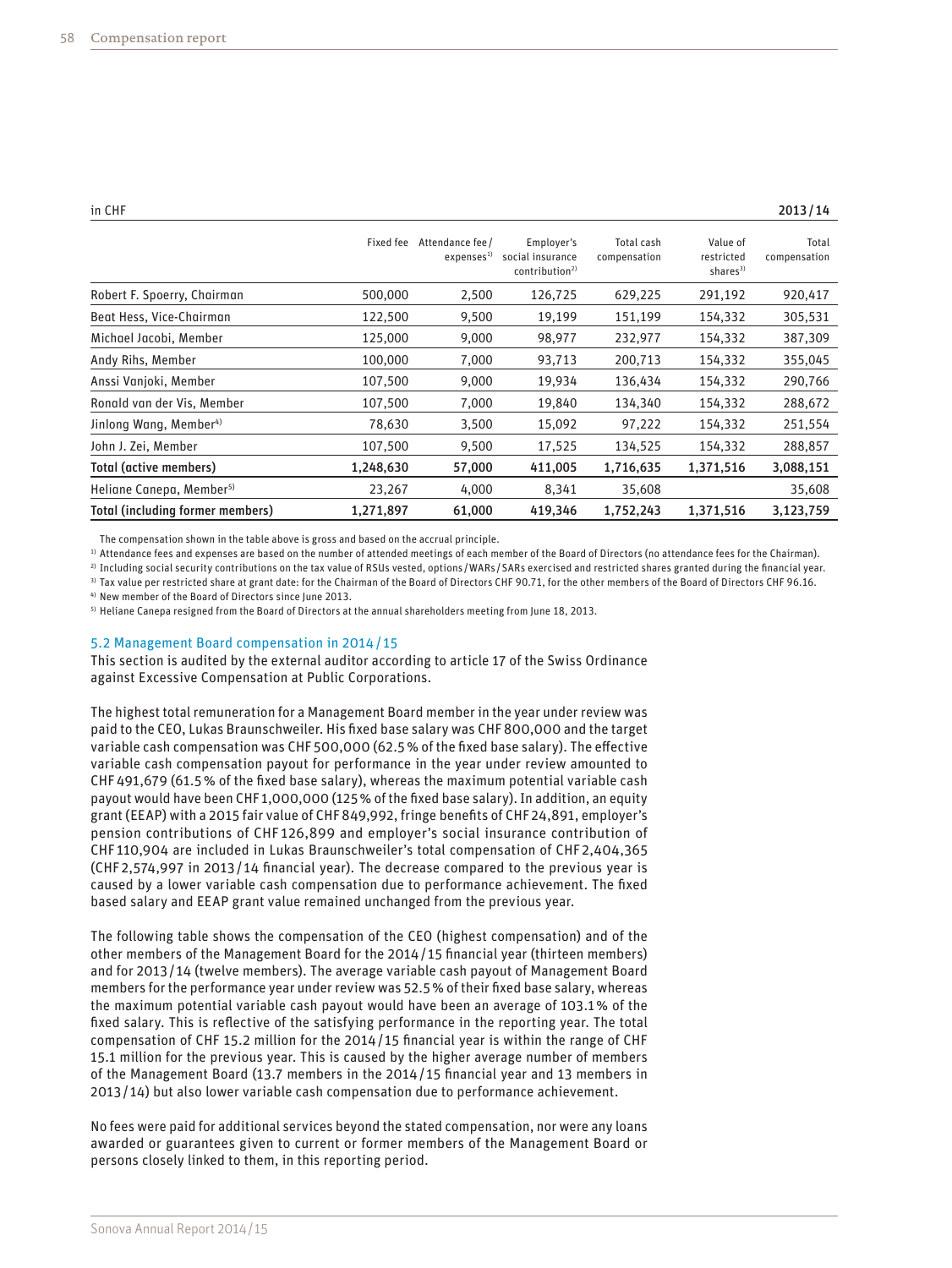| in CHF | 2014/15 |
|--------|---------|
|--------|---------|

|                       | Fixed<br>salary     | Variable<br>salary <sup>1)</sup> | Fringe<br>benefits | Employer's<br>pension<br>contribu-<br>tion | Employer's<br>social<br>insurance<br>contribu-<br>tion <sup>2</sup> | Total cash<br>compen-<br>sation | Value of<br>RSUS <sup>3</sup> | Value of<br>options <sup>4)</sup> | Total<br>compensation |
|-----------------------|---------------------|----------------------------------|--------------------|--------------------------------------------|---------------------------------------------------------------------|---------------------------------|-------------------------------|-----------------------------------|-----------------------|
| Lukas Braunschweiler, |                     |                                  |                    |                                            |                                                                     |                                 |                               |                                   |                       |
| <b>CEO</b>            | 800,000             | 491.679                          | 24.891             | 126,899                                    | 110.904                                                             | 1.554.373                       | 318.692                       | 531,300                           | 2,404,365             |
| Other members of      |                     |                                  |                    |                                            |                                                                     |                                 |                               |                                   |                       |
| the $MB5$             | 4,398,733 2,309,791 |                                  | 274,350            | 759.536                                    | 823.492                                                             | 8.565.902                       | 2,111,684                     | 2,112,646                         | 12,790,232            |
| <b>Total</b>          | 5,198,733           | 2,801,470                        | 299.241            | 886,435                                    | 934.396                                                             | 10,120,275                      | 2,430,376                     | 2.643.946                         | 15.194.597            |

The compensation shown in the table above is gross and based on the accrual principle.

<sup>1)</sup> The variable salary will be paid out after the end of the reporting year.

2) Including social security contributions on the tax value of RSUs vested and options/warrants exercised during the financial year.

3) Fair value per RSU at grant date CHF 117.17.

4) Fair value per option at grant date CHF 19.55.

5) Martin Grieder, GVP Phonak joined the Management Board as of August 2014.

| in CHF                |                 |                                  |                    |                                            |                                                                      |                                 |                               |                                   | 2013/14               |
|-----------------------|-----------------|----------------------------------|--------------------|--------------------------------------------|----------------------------------------------------------------------|---------------------------------|-------------------------------|-----------------------------------|-----------------------|
|                       | Fixed<br>salary | Variable<br>salary <sup>1)</sup> | Fringe<br>benefits | Employer's<br>pension<br>contribu-<br>tion | Employer's<br>social<br>insurance<br>contribu-<br>tion <sup>2)</sup> | Total cash<br>compen-<br>sation | Value of<br>RSUs <sup>3</sup> | Value of<br>options <sup>4)</sup> | Total<br>compensation |
| Lukas Braunschweiler, |                 |                                  |                    |                                            |                                                                      |                                 |                               |                                   |                       |
| CEO                   | 800,000         | 672.040                          | 24.496             | 126.764                                    | 101.722                                                              | 1,725,022                       | 318,728                       | 531.247                           | 2,574,997             |
| Other members of      |                 |                                  |                    |                                            |                                                                      |                                 |                               |                                   |                       |
| the MB <sup>5)</sup>  |                 | 3,971,335 2,821,704              | 247,650            | 672,182                                    | 642,898                                                              |                                 | 8,355,769 2,099,216 2,099,842 |                                   | 12,554,827            |
| Total                 |                 | 4,771,335 3,493,744              | 272.146            | 798,946                                    | 744,620                                                              | 10,080,791                      | 2,417,944                     | 2,631,089                         | 15,129,824            |

The compensation shown in the table above is gross and based on the accrual principle.

 $1)$  The variable salary will be paid out after the end of the reporting year.

2) Including social security contributions on the tax value of RSUs vested and options/warrants exercised during the financial year.

3) Fair value per RSU at grant date CHF 117.96.

4) Fair value per option at grant date CHF 24.46.

5) Albert Chin-Hwee Lim, VP Region Asia Pacific, Stefan Launer, VP Science & Technology, Jan Metzdorff, VP Unitron, and Franz Petermann, VP Connect Hearing Group joined the Management Board as of April 2013.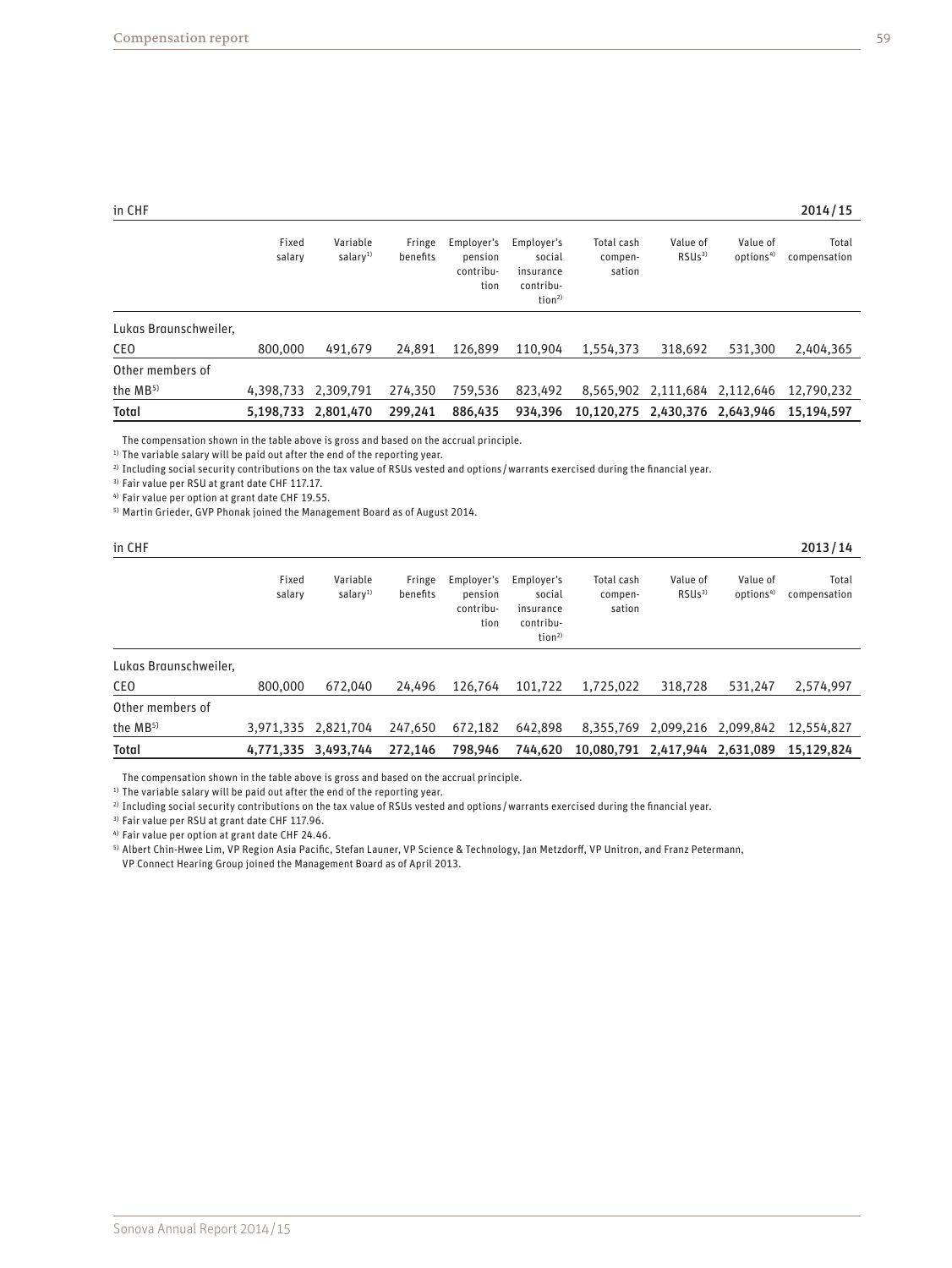### 6. Share ownership information

#### 6.1 Shareholdings of members of the Board of Directors

This section is audited by the external auditor.

The following tables show the shareholdings of the individual members of the Board of Directors and persons closely linked to them.

|                                 |               |                                                  |                   |                       | 31.3.2015                  |               |                                                  |                   |                       | 31.3.2014                  |
|---------------------------------|---------------|--------------------------------------------------|-------------------|-----------------------|----------------------------|---------------|--------------------------------------------------|-------------------|-----------------------|----------------------------|
|                                 | <b>Shares</b> | Restricted<br>Shares <sup>1)</sup> <sup>2)</sup> | RSUs <sup>2</sup> | Options <sup>2)</sup> | Warrants <sup>2)</sup> $3$ | <b>Shares</b> | Restricted<br>Shares <sup>1)</sup> <sup>2)</sup> | RSUs <sup>2</sup> | Options <sup>2)</sup> | Warrants <sup>2)</sup> $3$ |
| Robert F. Spoerry               | 16,100        | 14,265                                           |                   |                       | 250,000                    | 15,000        | 11,049                                           |                   |                       | 500,000                    |
| <b>Beat Hess</b>                |               | 5,047                                            |                   |                       |                            |               | 3,438                                            |                   |                       |                            |
| Stacy Enxing Seng <sup>4)</sup> |               | 1,609                                            |                   |                       |                            |               |                                                  |                   |                       |                            |
| Michael Jacobi                  | 2,521         | 5,047                                            | 522               | 5,115                 | 250,000                    | 2,260         | 3,438                                            | 783               | 5,115                 | 500,000                    |
| Andy Rihs                       | 3,216,158     | 3,438                                            | 522               | 5,115                 | 250,000                    | 3,713,258     | 3,438                                            | 783               | 5,115                 | 500,000                    |
| Anssi Vanjoki                   | 1,521         | 5,047                                            | 522               | 2,558                 | 62,500                     | 1,260         | 3,438                                            | 783               | 5,115                 | 500,000                    |
| Ronald van der Vis              | 2,553         | 5,047                                            | 522               | 5,115                 | 250,000                    | 2,292         | 3,438                                            | 783               | 5,115                 | 500,000                    |
| Jinlong Wang                    |               | 3,214                                            |                   |                       |                            |               | 1,605                                            |                   |                       |                            |
| John J. Zei                     | 2,021         | 5,047                                            | 522               | $3,837^{5}$           | 125,000 <sup>6)</sup>      | 1,760         | 3,438                                            | 783               | $5,115^{5}$           | 250,000 <sup>6)</sup>      |
| Total                           | 3,240,874     | 47,761                                           | 2,610             | 21,740                | 1,187,500                  | 3,735,830     | 33,282                                           | 3,915             | 25,575                | 2,750,000                  |

 $1)$  These shares are subject to a restriction period which varies from June 1, 2017

to June 1, 2020 depending on the grant date.

<sup>2)</sup> For further details see also Note 31 in the consolidated financial statements.

3) Exercise ratio between warrants and options: 25:1.

4) New member of the Board of Directors since June 2014.

5) SARs (SARs grant the right to participate in the appreciation of Sonova shares without issuance of shares).

6) WARs (WARs grant the right to participate in the appreciation of the Sonova shares without issuance of shares).

The following table shows the detailed breakdown of the outstanding warrants /options of the members of the Board of Directors.

|                    |                                  | 31.3.2015                 |                                  |                       |                           | 31.3.2014         |
|--------------------|----------------------------------|---------------------------|----------------------------------|-----------------------|---------------------------|-------------------|
|                    | Options<br>EEAP 12 <sup>1)</sup> | Warrants<br>EEAP $11^{2}$ | Options<br>EEAP 12 <sup>1)</sup> | Warrants<br>EEAP 112) | Warrants<br>EEAP $10^{3}$ | Total<br>warrants |
| Robert F. Spoerry  |                                  | 250,000                   |                                  | 250,000               | 250,000                   | 500,000           |
| Michael Jacobi     | 5,115                            | 250,000                   | 5,115                            | 250,000               | 250,000                   | 500,000           |
| Andy Rihs          | 5,115                            | 250,000                   | 5,115                            | 250,000               | 250,000                   | 500,000           |
| Anssi Vanjoki      | 2,558                            | 62,500                    | 5,115                            | 250,000               | 250,000                   | 500,000           |
| Ronald van der Vis | 5,115                            | 250,000                   | 5,115                            | 250,000               | 250,000                   | 500,000           |
| John J. Zei        | 3,8374)                          | 125,0005)                 | $5,115^{4}$                      | 250,0005)             |                           | 250,0005)         |
| <b>Total</b>       | 21,740                           | 1,187,500                 | 25,575                           | 1.500.000             | 1,250,000                 | 2,750,000         |

EEAP 2015 and 2014, no options or warrants were granted – 100% restricted shares.

Exercise ratio between warrants and options: 25:1 (see also Note 31 in the consolidated financial statements).

1) Exercise price CHF 95.85, vesting period 01.02.2012–01.06.2016 whereas one tranche being vested each year, exercise period 01.06.2013–31.01.2019.

2) Exercise price CHF 118.40, vesting period 01.03.2011–28.02.2015 whereas one tranche being vested each year, exercise period 01.03.2012–29.02.2016.

3) Exercise price CHF 131.00, vesting period 01.03.2010–28.02.2014 whereas one tranche being vested each year, exercise period 01.03.2011–28.02.2015.

4) SARs (SARs grant the right to participate in the appreciation of Sonova shares without issuance of shares).

5) WARs (WARs grant the right to participate in the appreciation of the Sonova shares without issuance of shares).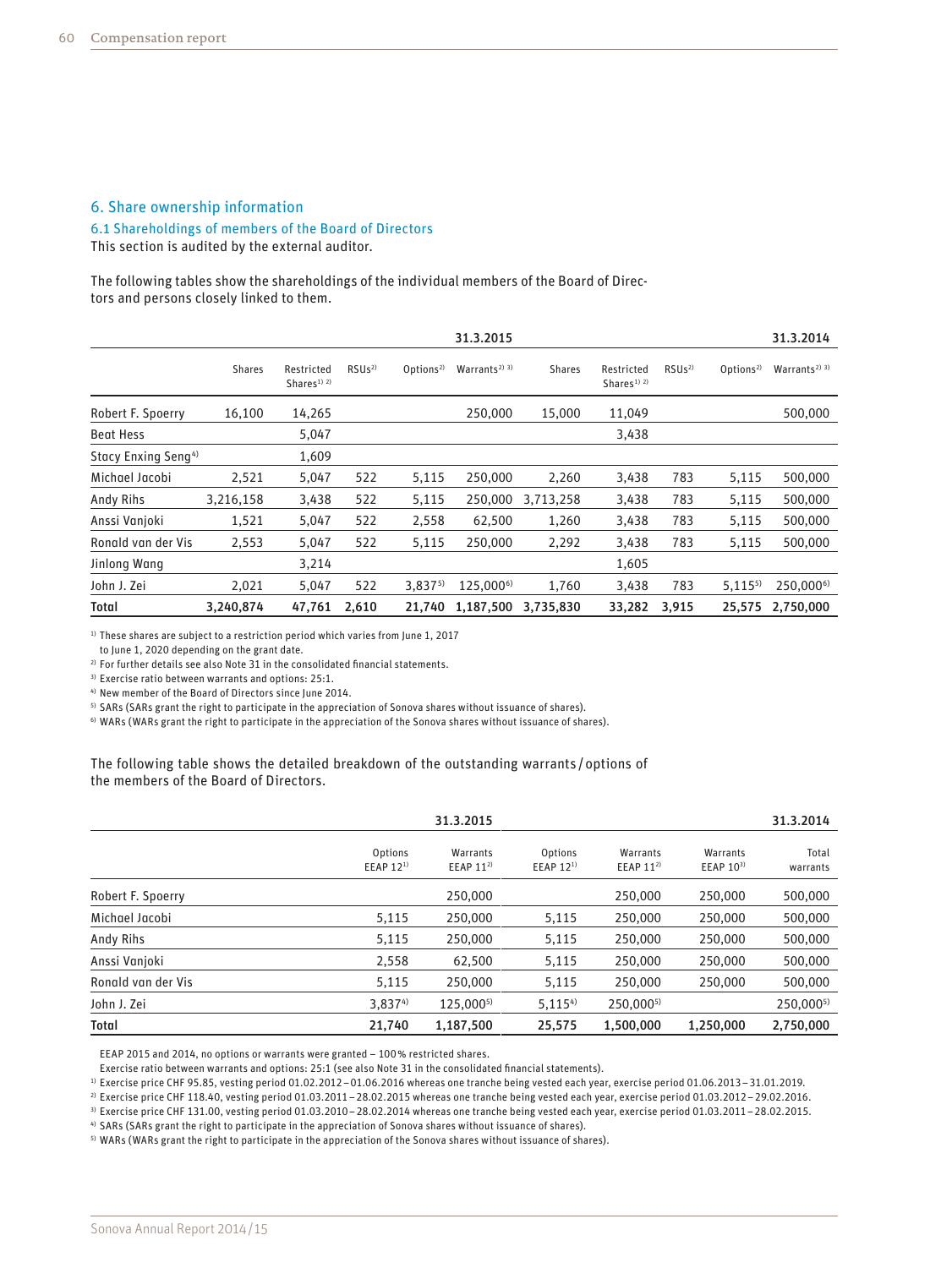# 6.2 Shareholdings of members of the Management Board This section is audited by the external auditor.

The following tables show the shareholdings of individual members of the Management Board and persons closely linked to them.

|                              |               |                   |                      | 31.3.2015                            |               |                   |                      | 31.3.2014                            |
|------------------------------|---------------|-------------------|----------------------|--------------------------------------|---------------|-------------------|----------------------|--------------------------------------|
|                              | <b>Shares</b> | RSUs <sup>1</sup> | Options <sup>1</sup> | Warrants <sup>1)</sup> <sup>2)</sup> | <b>Shares</b> | RSUs <sup>1</sup> | Options <sup>1</sup> | Warrants <sup>1)</sup> <sup>2)</sup> |
| Lukas Braunschweiler         | 9,285         | 9,151             | 95,136               |                                      | 7,782         | 7,934             | 67,963               |                                      |
| Maarten Barmentlo            | 2,002         | 4,181             | 26,673               | 475,000                              | 1,000         | 5,183             | 26,673               | 869,000                              |
| Claude Diversi               | 500           | 3,887             | 19,886               | 56,250                               | 280           | 3,145             | 16,073               | 450,000                              |
| Hansjürg Emch                | 6,261         | 6,100             | 38,053               | 375,000                              | 2,759         | 5,289             | 27,184               | 661,000                              |
| Hartwig Grevener             | 1,000         | 5,057             | 27,823               |                                      |               | 3,724             | 16,954               |                                      |
| Martin Grieder <sup>3)</sup> |               | 1,813             | 10,869               |                                      |               |                   |                      |                                      |
| Sarah Kreienbühl             | 2,002         | 6,100             | 38,053               | 281,250                              | 1,000         | 5,289             | 27,184               | 843,750                              |
| Stefan Launer                | 2,429         | 2,871             | 18,038               | 62,500                               | 1,802         | 2,495             | 12,923               | 474,000                              |
| Albert Chin-Hwee Lim         | 240           | 2,846             | 14,603               |                                      |               | 2,020             | 9,243                |                                      |
| Hans Mehl                    | 4,853         | 6,100             | 36,053               | 562,500                              | 1,851         | 5,289             | 27,184               | 1,012,500                            |
| Jan Metzdorff                | 647           | 3,856             | 19,744               | 15,625                               | 766           | 3,202             | 14,500               | 93,750                               |
| Franz Petermann              | 1,227         | 2,491             | 12,733               | 12,188                               | 853           | 2,012             | 8,968                | 111,250                              |
| Paul Thompson                | 1,548         | 6,100             | 35,872               | 140,625                              | 2,621         | 5,289             | 37,184               | 843,750                              |
| Andi Vonlanthen              | 10,108        | 5,970             | 36,774               | 224,000                              | 9,172         | 5,093             | 25,905               | 448,000                              |
| Total                        | 42,102        | 66,523            | 430,310              | 2,204,938                            | 29,886        | 55,964            | 317,938              | 5,807,000                            |

 $1)$  For further details see also Note 31 in the consolidated financial statements.

 $2)$  Exercise ratio between warrants and options: 25:1 (see also Note 31 in the consolidated financial statements).

3) Martin Grieder, GVP Phonak joined the Management Board as of August 2014.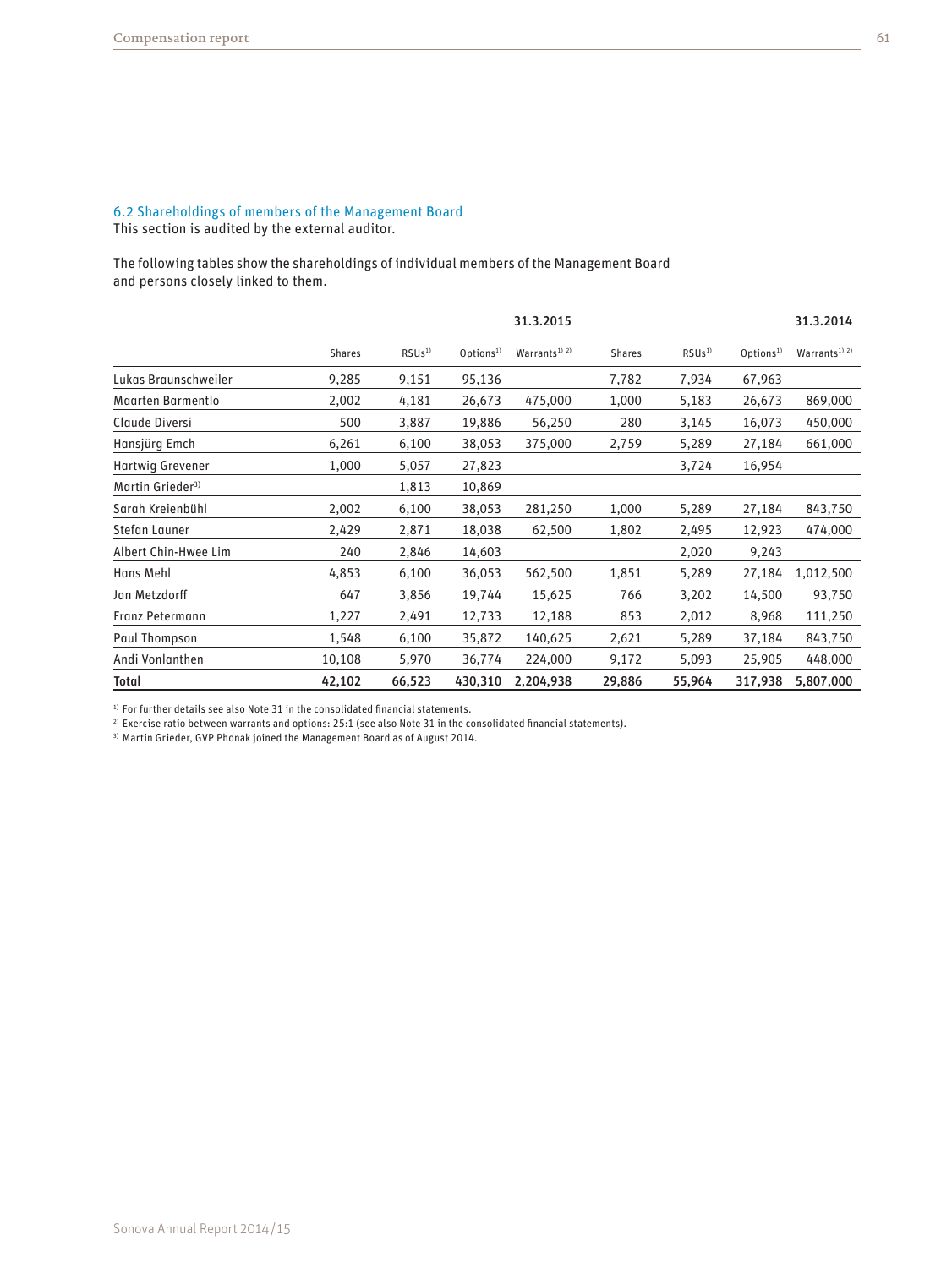|                      |                                  |                          |                      |                             |                                                |                                   |                  | 31.3.2015                     |
|----------------------|----------------------------------|--------------------------|----------------------|-----------------------------|------------------------------------------------|-----------------------------------|------------------|-------------------------------|
|                      | Options<br>EEAP 15 <sup>1)</sup> | Options<br>EEAP $14^{2}$ | Options<br>EEAP 133) | Options<br><b>EEAP 124)</b> | Options<br>(interim<br>CEO/CFO)<br>$11/12^{5}$ | Warrants<br>EEAP 11 <sup>6)</sup> | Total<br>options | Total<br>warants <sup>7</sup> |
| Lukas Braunschweiler | 27,173                           | 21,719                   | 20,669               | 25,575                      |                                                |                                   | 95,136           |                               |
| Maarten Barmentlo    |                                  | 8,176                    | 8,267                | 10,230                      |                                                | 475,000                           | 26,673           | 475,000                       |
| Claude Diversi       | 7,672                            | 6,132                    | 3,333                | 2,749                       |                                                | 56,250                            | 19,886           | 56,250                        |
| Hansjürg Emch        | 10,869                           | 8,687                    | 8,267                | 10,230                      |                                                | 375,000                           | 38,053           | 375,000                       |
| Hartwig Grevener     | 10,869                           | 8,687                    | 8,267                |                             |                                                |                                   | 27,823           |                               |
| Martin Grieder       | 10,869                           |                          |                      |                             |                                                |                                   | 10,869           |                               |
| Sarah Kreienbühl     | 10,869                           | 8,687                    | 8,267                | 10,230                      |                                                | 281,250                           | 38,053           | 281,250                       |
| Stefan Launer        | 5,115                            | 4,088                    | 3,720                | 5,115                       |                                                | 62,500                            | 18,038           | 62,500                        |
| Albert Chin-Hwee Lim | 6,393                            | 5,110                    | 3,100                |                             |                                                |                                   | 14,603           |                               |
| Hans Mehl            | 10,869                           | 8,687                    | 8,267                | 8,230                       |                                                | 562,500                           | 36,053           | 562,500                       |
| Jan Metzdorff        | 7,672                            | 6,132                    | 3,255                | 2,685                       |                                                | 15,625                            | 19,744           | 15,625                        |
| Franz Petermann      | 5,115                            | 4,088                    | 2,481                | 1,049                       |                                                | 12,188                            | 12,733           | 12,188                        |
| Paul Thompson        | 10,869                           | 8,687                    | 6,201                | 5,115                       | 5,000                                          | 140,625                           | 35,872           | 140,625                       |
| Andi Vonlanthen      | 10,869                           | 8,687                    | 8,267                | 8,951                       |                                                | 224,000                           | 36,774           | 224,000                       |
| Total                | 135,223                          | 107,567                  | 92,361               | 90,159                      | 5,000                                          | 2,204,938                         | 430,310          | 2,204,938                     |

The following table shows the detailed breakdown of the outstanding warrants /options of the members of the Management Board.

1) Exercise price CHF 121.10, vesting period 01.02.2015–01.06.2019 whereas one tranche being vested each year, exercise period 01.06.2016–31.01.2022.

2) Exercise price CHF 124.60, vesting period 01.02.2014–01.06.2018 whereas one tranche being vested each year, exercise period 01.06.2015–31.01.2021.

3) Exercise price CHF 109.10, vesting period 01.02.2013–01.06.2017 whereas one tranche being vested each year, exercise period 01.06.2014–31.01.2020.

4) Exercise price CHF 95.85, vesting period 01.02.2012–01.06.2016 whereas one tranche being vested each year, exercise period 01.06.2013–31.01.2019. 5) Exercise price CHF 88.30, vesting period 28.05.2011–27.05.2015 whereas one tranche being vested each year, exercise period 28.05.2012–27.05.2016.

6) Exercise price CHF 118.40, vesting period 01.03.2011–28.02.2015 whereas one tranche being vested each year, exercise period 01.03.2012–29.02.2016.  $7$ ) Exercise ratio between warrants and options: 25:1 (see also Note 31 in the consolidated financial statements).

Sonova Annual Report 2014/15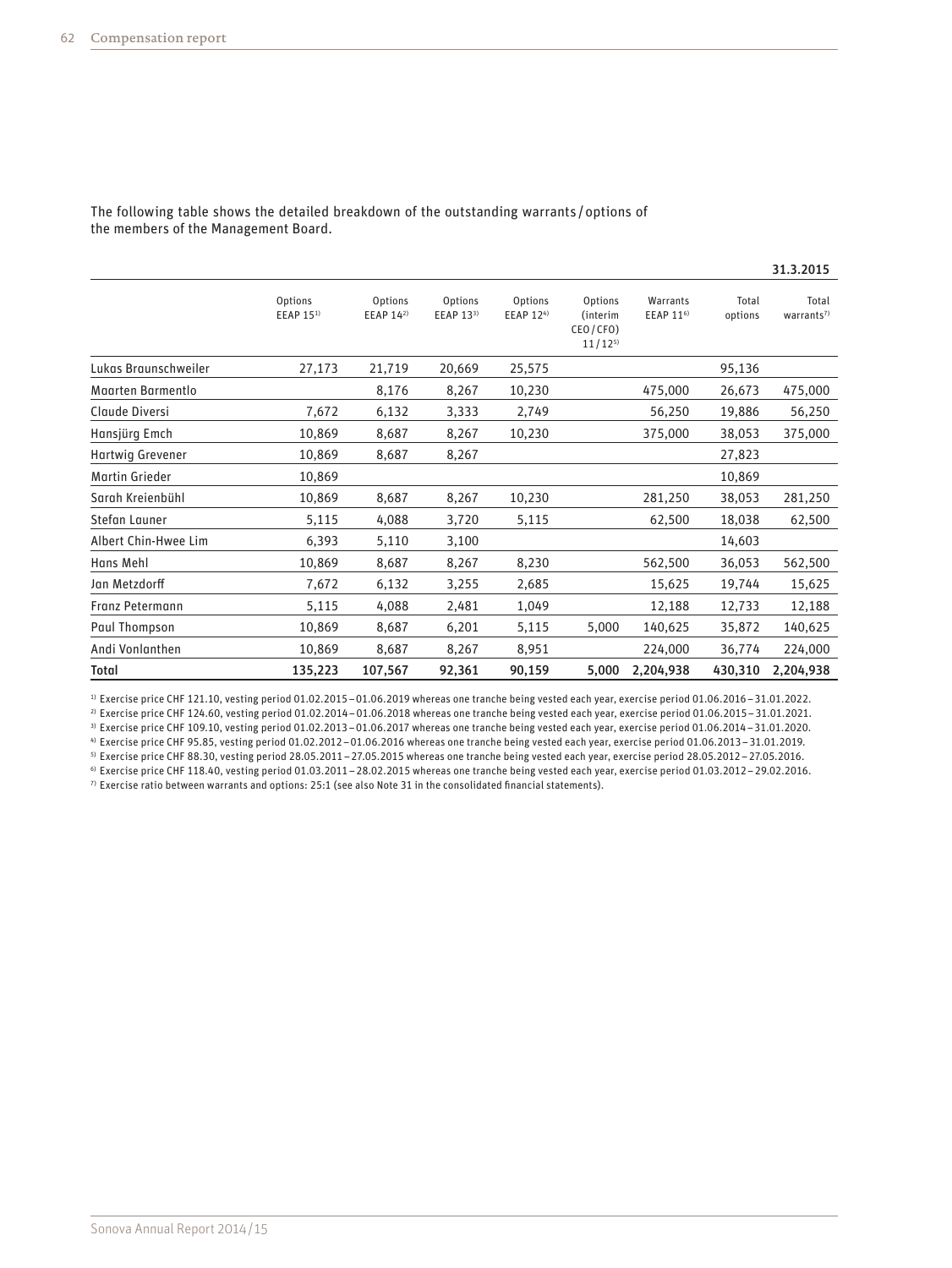|                      | Options<br>EEAP 141) | Options<br>EEAP 13 <sup>2)</sup> | Options<br>EEAP 123) | Options<br>(interim<br>CEO/CFO)<br>11/12 <sup>4</sup> | Warrants<br>EEAP 115) | Warrants<br>EEAP 10 <sup>6)</sup> | Total<br>options | Total<br>warrants <sup>7)</sup> |
|----------------------|----------------------|----------------------------------|----------------------|-------------------------------------------------------|-----------------------|-----------------------------------|------------------|---------------------------------|
| Lukas Braunschweiler | 21,719               | 20,669                           | 25,575               |                                                       |                       |                                   | 67,963           |                                 |
| Maarten Barmentlo    | 8,176                | 8,267                            | 10,230               |                                                       | 475,000               | 394,000                           | 26,673           | 869,000                         |
| Claude Diversi       | 6,132                | 4,443                            | 5,498                |                                                       | 225,000               | 225,000                           | 16,073           | 450,000                         |
| Hansjürg Emch        | 8,687                | 8,267                            | 10,230               |                                                       | 475,000               | 186,000                           | 27,184           | 661,000                         |
| Hartwig Grevener     | 8,687                | 8,267                            |                      |                                                       |                       |                                   | 16,954           |                                 |
| Sarah Kreienbühl     | 8,687                | 8,267                            | 10,230               |                                                       | 281,250               | 562,500                           | 27,184           | 843,750                         |
| Stefan Launer        | 4,088                | 3,720                            | 5,115                |                                                       | 250,000               | 224,000                           | 12,923           | 474,000                         |
| Albert Chin-Hwee Lim | 5,110                | 4,133                            |                      |                                                       |                       |                                   | 9,243            |                                 |
| Hans Mehl            | 8,687                | 8,267                            | 10,230               |                                                       | 562,500               | 450,000                           | 27,184           | 1,012,500                       |
| Jan Metzdorff        | 6,132                | 4,340                            | 4,028                |                                                       | 31,250                | 62,500                            | 14,500           | 93,750                          |
| Franz Petermann      | 4,088                | 3,307                            | 1,573                |                                                       | 48,750                | 62,500                            | 8,968            | 111,250                         |
| Paul Thompson        | 8,687                | 8,267                            | 10,230               | 10,000                                                | 281,250               | 562,500                           | 37,184           | 843,750                         |
| Andi Vonlanthen      | 8,687                | 8,267                            | 8,951                |                                                       | 224,000               | 224,000                           | 25,905           | 448,000                         |
| Total                | 107,567              | 98,481                           | 101,890              | 10,000                                                | 2,854,000             | 2,953,000                         | 317,938          | 5,807,000                       |

1) Exercise price CHF 124.60, vesting period 01.02.2014–01.06.2018 whereas one tranche being vested each year, exercise period 01.06.2015–31.01.2021. 2) Exercise price CHF 109.10, vesting period 01.02.2013–01.06.2017 whereas one tranche being vested each year, exercise period 01.06.2014–31.01.2020.

3) Exercise price CHF 95.85, vesting period 01.02.2012–01.06.2016 whereas one tranche being vested each year, exercise period 01.06.2013–31.01.2019.

4) Exercise price CHF 88.30, vesting period 28.05.2011–27.05.2015 whereas one tranche being vested each year, exercise period 28.05.2012–27.05.2016.

5) Exercise price CHF 118.40, vesting period 01.03.2011–28.02.2015 whereas one tranche being vested each year, exercise period 01.03.2012–29.02.2016. 6) Exercise price CHF 131.00, vesting period 01.03.2010–28.02.2014 whereas one tranche being vested each year, exercise period 01.03.2011–28.02.2015.  $7)$  Exercise ratio between warrants and options: 25:1 (see also Note 31 in the consolidated financial statements).